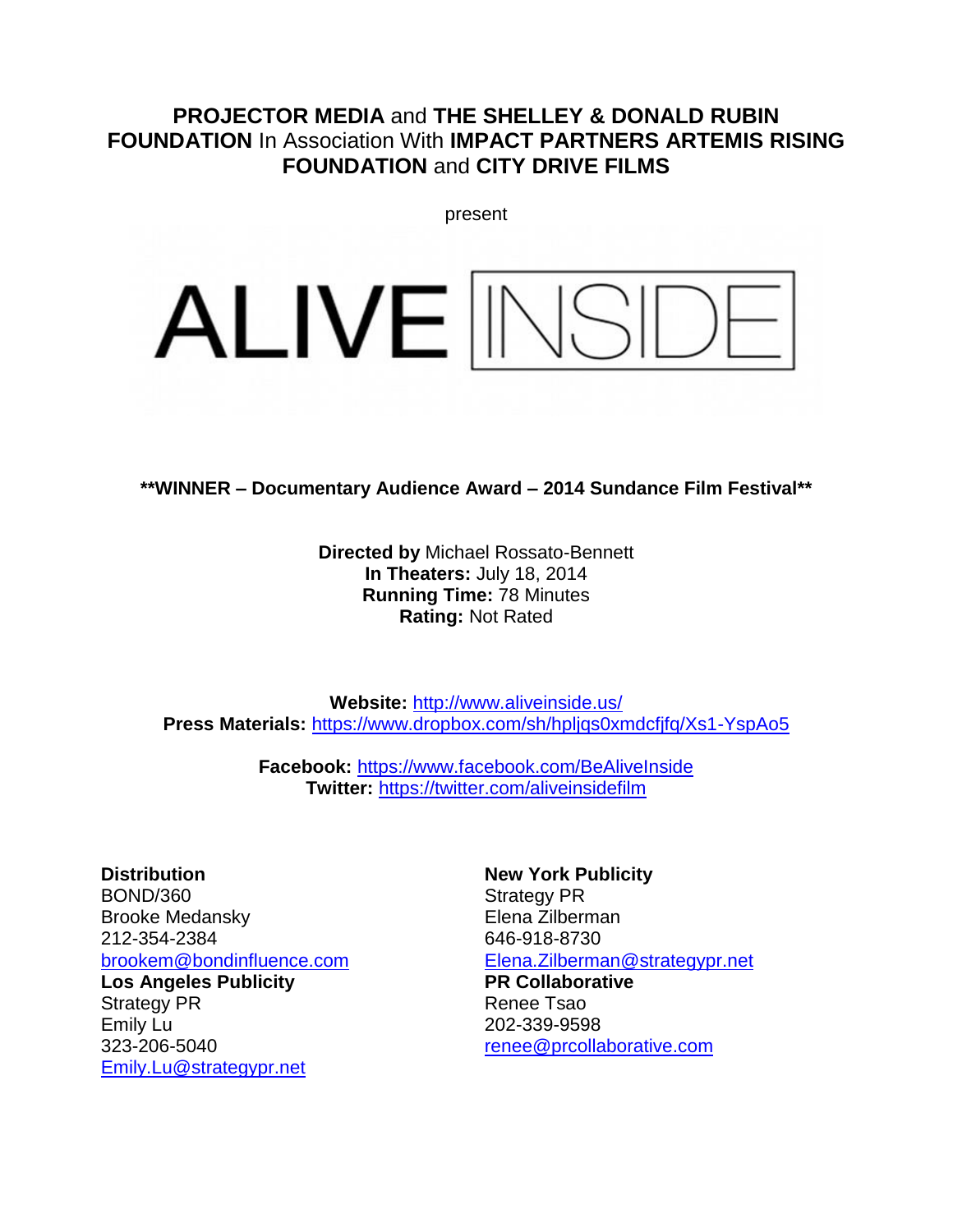#### **SYNOPSIS**

*Alive Inside* is a joyous cinematic exploration of music's capacity to reawaken our souls and uncover the deepest parts of our humanity. Filmmaker Michael Rossato-Bennett chronicles the astonishing experiences of individuals around the country who have been revitalized through the simple experience of listening to music. His camera reveals the uniquely human connection we find in music and how its healing power can triumph where prescription medication falls short.

This stirring documentary follows social worker Dan Cohen, founder of the nonprofit organization Music & Memory, as he fights against a broken healthcare system to demonstrate music's ability to combat memory loss and restore a deep sense of self to those suffering from it. Rossato-Bennett visits family members who have witnessed the miraculous effects of personalized music on their loved ones, and offers illuminating interviews with experts including renowned neurologist and best-selling author Oliver Sacks (Musicophilia: Tales of Music and the Brain) and musician Bobby McFerrin ("Don't Worry, Be Happy").

An uplifting cinematic exploration of music and the mind, *Alive Inside's* inspirational and emotional story left audiences humming, clapping and cheering at the 2014 Sundance Film Festival, where it won the Audience Award.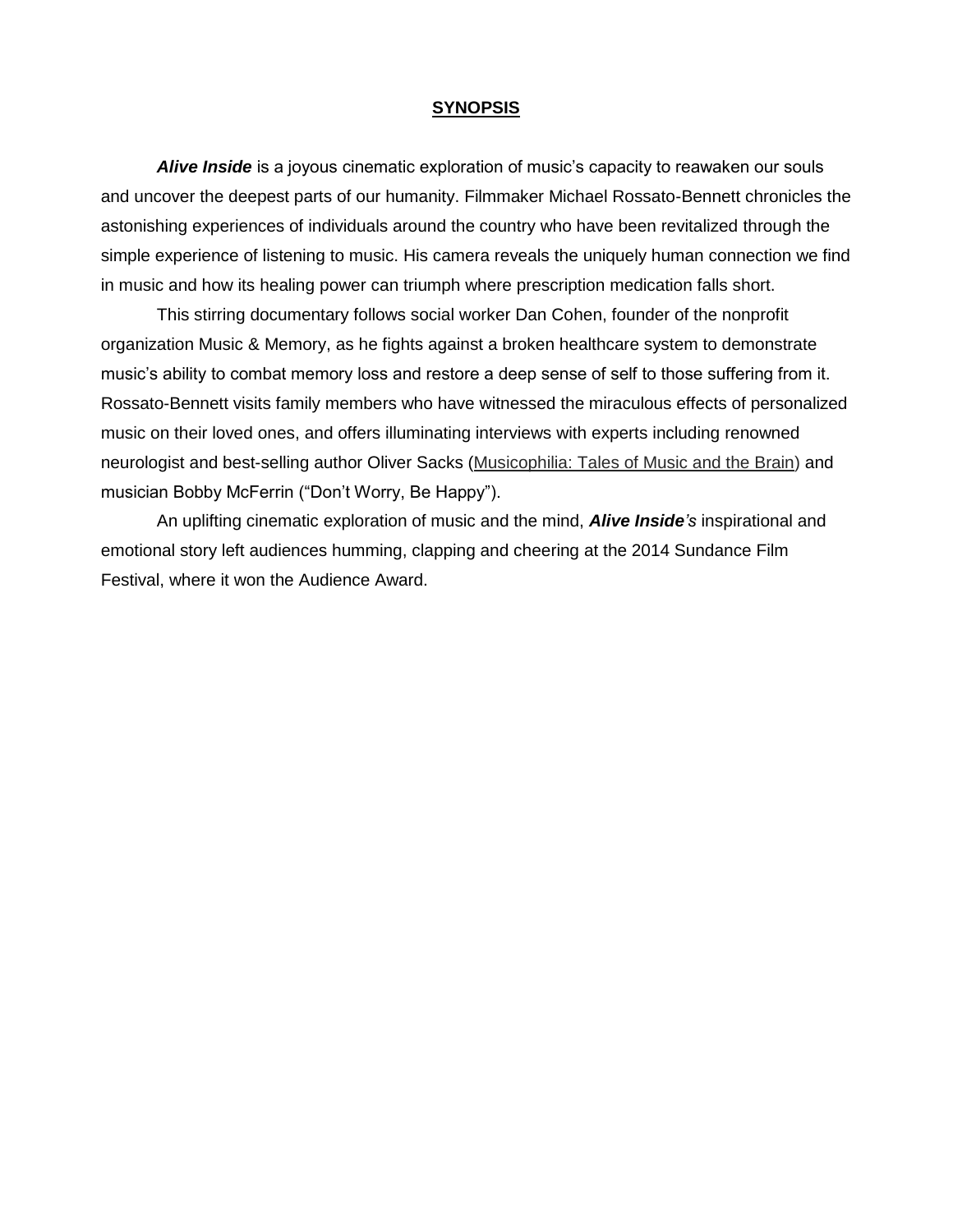#### **ABOUT THE PRODUCTION**

*Alive Inside's* journey to the screen began three years ago, when filmmaker Michael Rossato-Bennett met social worker Dan Cohen. Cohen is the founder of Music & Memory, a nonprofit organization that brings personalized music into the lives of the elderly and infirm.

Through Cohen, Rossato-Bennett met Henry, a 94-year-old dementia patient who had been provided with an iPod loaded with a selection of music tailored especially for him. In a scene documented in *Alive Inside*, Henry sits listless and disconnected until earphones are placed on his head. Almost immediately, his eyes focus, his posture straightens and his face lights up as he listens to some of his favorite music. Henry even sings along with Cab Calloway, the jazz superstar famous for his rapid-fire scat singing.

"Henry had basically been sitting in a hallway for 10 years with his head down," says Rossato-Bennett. "Dan found out what kind of music he liked and put it on an iPod for him. When they gave him his music for the first time, he just woke up. He rose out of his chair and started conducting. He went from dead to alive in front of my eyes. It was like he was reoccupying his own body."

Henry's startling response is a graphic demonstration of research showing that music engages the brain more fully than any other type of stimulus. Scientists have found that the entire brain lights up when exposed to music, especially the areas that correspond to pleasure, movement—and memory.

"One of the big problems we have in elder care is a massive over-reliance on antipsychotic drugs," the director says. "Right now, 20 percent of all patients in nursing homes are using them, but there's a great deal of evidence that personalized music is the most cost-effective tool for people like Henry."

But, as Dr. Bill Thomas, a gerontologist and advocate for long-term care reform, points out the film, "The health care system imagines the human being to be a very complicated machine. We have medicines that can adjust the dials, but we haven't done anything medically speaking to touch the heart and soul of the patient.

"What we're spending on drugs that mostly don't work dwarfs what it would take to deliver personal music to every nursing home resident in America," Thomas says. "I can sit down and write a prescription for a \$1,000 a month antidepressant, no problem. Personal music doesn't count as a medical intervention. The real business, trust me, is in the pill bottle."

After witnessing similarly dramatic transformations of other previously unresponsive patients, sharing Cohen's work with the world became Rossato-Bennett's mission. "I learned that music is something human beings inherently share," he says. "That's why we play music, sing and dance together. I believe it contains our deepest wisdom."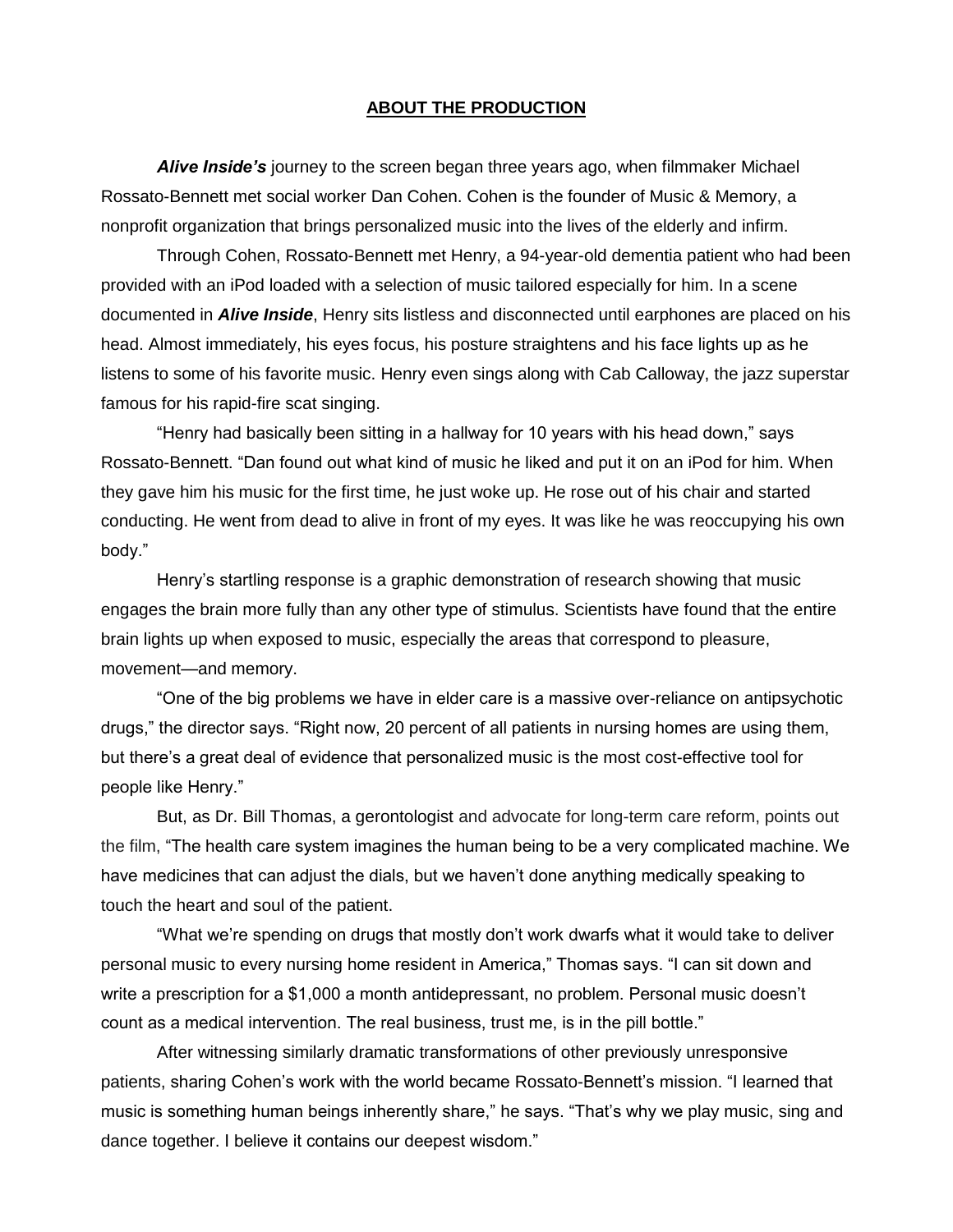In the time since Rossato-Bennett's first life-changing meeting with Dan Cohen, *Alive*  **Inside** has played a significant role in the growing awareness and acceptance of the value of music as therapy. Cohen's program has expanded from three nursing homes to 500, in part with the help of private donations spurred by the film. The state of Utah has plans to provide elders with personalized music, and Wisconsin is launching the first federally funded program to reduce the use of psychotropic drugs by introducing patients to personalized music. With more than 1.5 million people in assisted care, the strides for improvement are significant but there is still a lot of progress to be made.

But the filmmaker knew the path to success was never certain or simple. Working with a small initial grant he received, Rossato-Bennett produced and posted a clip of Henry on the Music & Memory website in hopes of raising additional funding. Even the filmmaker was astonished by the response.

"It went viral," he says. "In just one week, almost 7 million people watched a six-minute clip on the web. That clip elicited an outpouring of emotion beyond anything I could have ever imagined. We started getting individual donations of up to \$5,000 from people we didn't know, because they believed in the project."

Rossato-Bennett used those private donations, additional grants and a Kickstarter campaign to fund the production of *Alive Inside*. He also approached renowned neurologist and best-selling author Oliver Sacks and musician Bobby McFerrin for help. Both agreed to appear in the film.

"They rarely participate in projects like this," says Rossato-Bennett. "Dr. Sacks, who has published a book on the subject of music and the brain, told me that music imprints itself on the brain deeper than any other human experience, restoring emotions and memories that were previously inaccessible. And Bobby provides one of my favorite moments in the movie when he does what he calls 'the Pentatonic Rock.' It's a graphic and really fun demonstration of how deep inside us music lives."

Once the film was finished, Rossato-Bennett wondered if it would find an audience. He would get his answer at the 2014 Sundance Film Festival—an event Rossato-Bennett says he almost didn't enter.

"There was a \$100 fee and I didn't really have a hundred bucks to spare," he recalls. "On the night submissions closed, my wife convinced me to just go for it, but by the time I got to FedEx, it was closed. Then she said to me, 'Isn't the  $34<sup>th</sup>$  Post Office open until midnight?' We had 20 minutes to get there. I got stuck in traffic six blocks away and ended up running from there. I got to the post office just as the doors were closing. When we got the call from Sundance saying we were in, it was beyond my wildest dreams."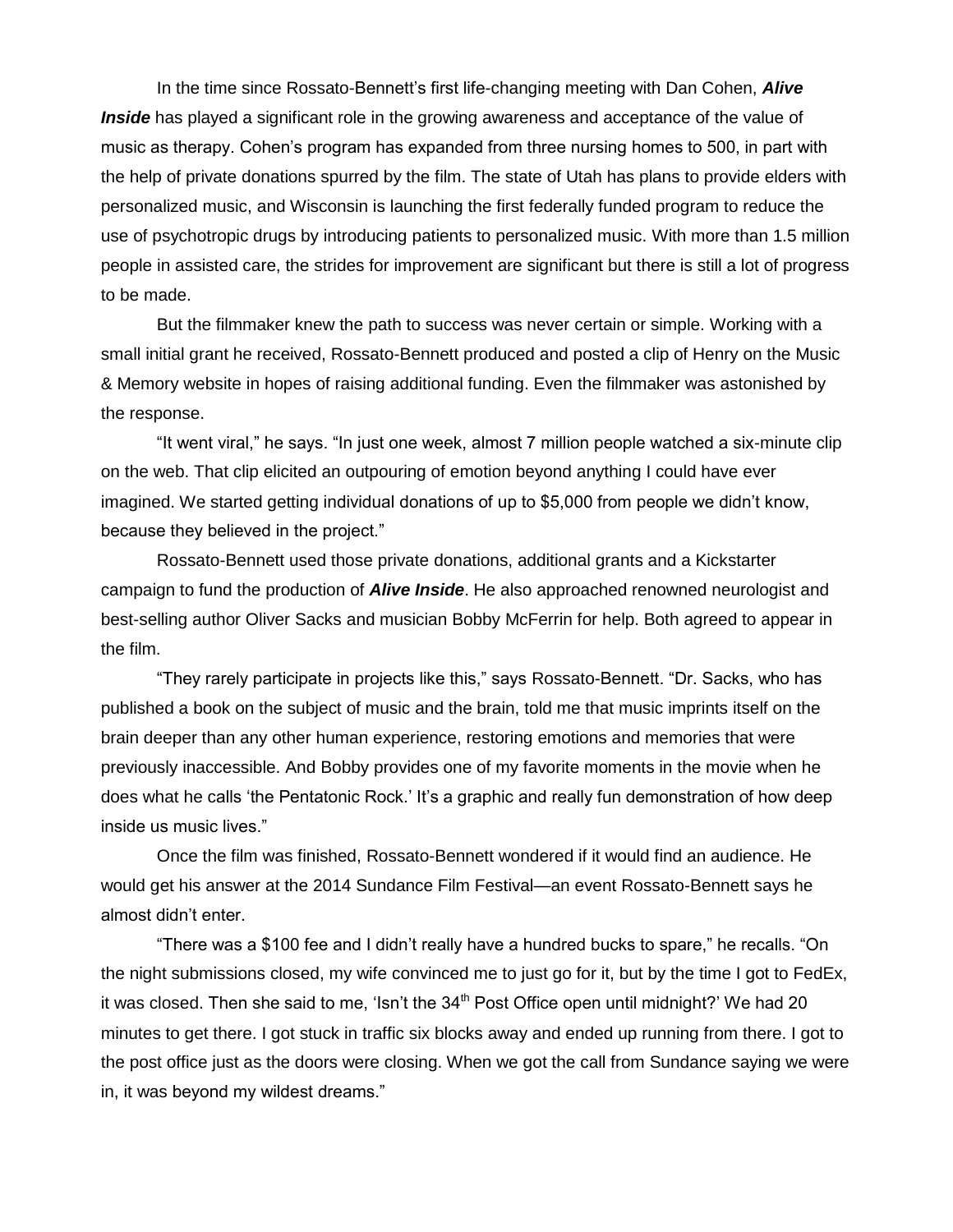Not only was the film accepted, *Alive Inside* went on to receive the festival's coveted Audience Award. "That was an experience beyond belief," says Rossato-Bennett. "At Sundance, people told me things like, 'I cried tears of joy from start to finish,' and 'I've been coming to Sundance for 21 years and this is the best film I've seen here.'"

The positive response to the film has grown as it continues to earn accolades and recognition around the world, recently taking home the prize for Best Documentary at the Milan International Film Festival.

Rossato-Bennett's ultimate objective goes beyond supplying every nursing-home resident with an MP3 player. "We live in a world that honors the individual, that raises things and productivity above human connection," he says. "Personalized music is a way to increase connection for the people who need it most. I'm building an app that will help people find music for the older people in their lives. Someone can help their grandmother to find the music she loves and, in doing that together, give her a gift that will last for the rest of her life."

Perhaps the filmmaker's most challenging goal is to make this type of therapy reimbursable through health insurance. "You can get thousands of dollars a month for drugs, but not \$40 for a music player."

Rossato-Bennett says that his life has been transformed by the making of *Alive Inside* in ways that he never expected when he began filming. "I hope it will bring the story of Dan's work to the world and awaken hearts and minds to the healing power of music. Music has great lessons to teach us about what it means to be human. I learned that from the sweet and vulnerable souls I met making this film.

"Through music, we have the power to help millions of people awaken to who they are and what they can be," Rossato-Bennett adds. "Music gives us the ability to reach a population that might otherwise be unreachable. It allows us to touch hearts and ignite souls. Through music, we can help the old and the aging sustain their humanity and by doing so, inevitably, we'll prove our own."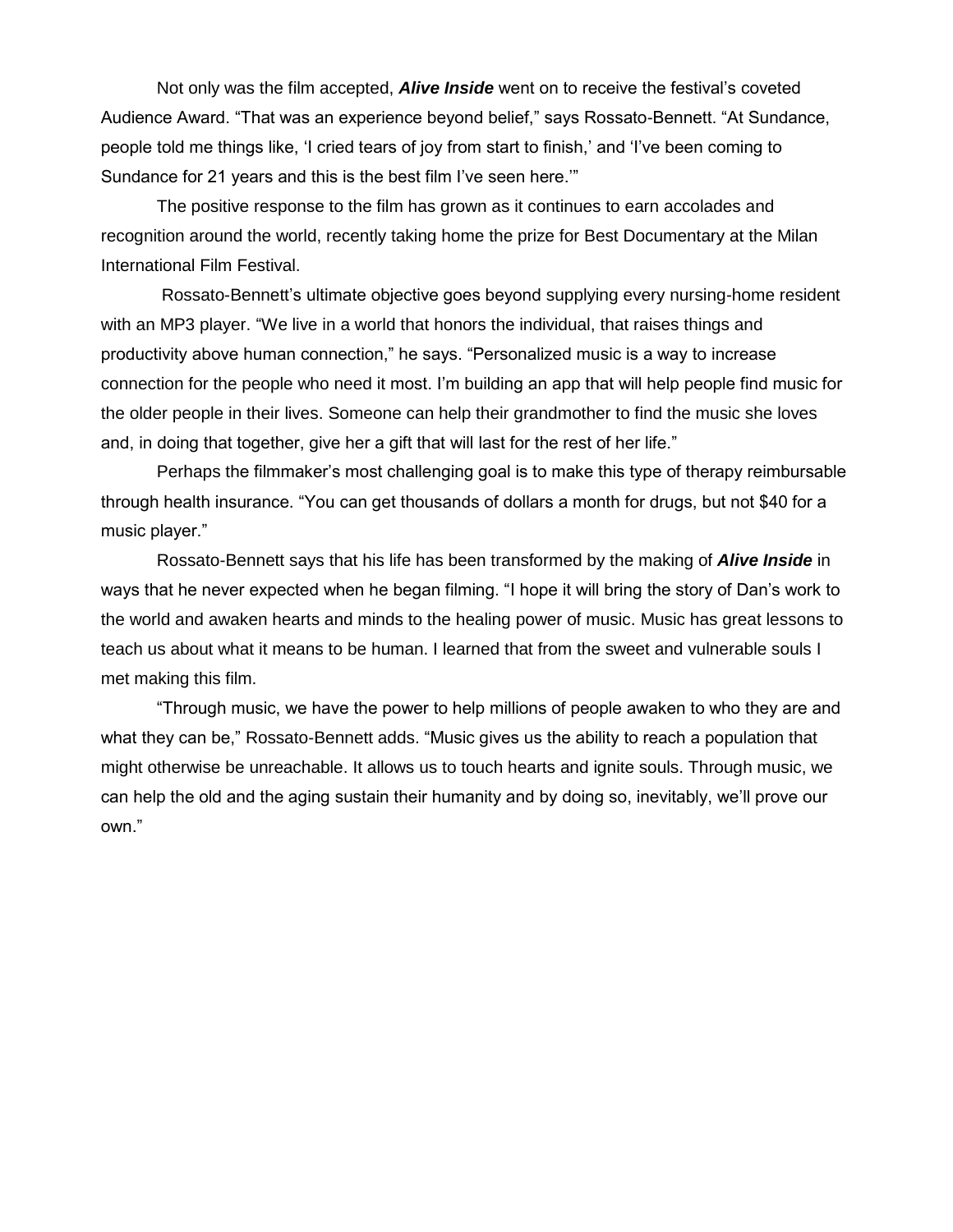## **ABOUT THE TEAM**

**MICHAEL ROSSATO-BENNETT** (**Director, Writer and Producer)** is developing several documentaries through his production company Projector Media. These enterprises are inspired by his dedication to the wellbeing of society and progressive human change towards the greater good.

**DAN COHEN** is founder and executive director of Music & Memory, a nonprofit organization that promotes the use of digital music players with individualized playlists to improve the quality of life for elders, regardless of their cognitive or physical status. Music & Memory operates in hundreds of long-term-care homes across the U.S. and abroad.

Cohen received his MSW from Adelphi University and has spent most of his career helping individuals and organizations use technology more effectively.

**ALEXANDRA MCDOUGALD (Producer)** is an entertainment-industry veteran with 10 years of experience in the areas of publicity and distribution. She has led campaigns for distributors such as Image Entertainment and Anchor Bay Entertainment, among others. Most recently she managed U.S. distribution for *Teza*, the newest dramatic feature from celebrated Ethiopian filmmaker Haile Gerima, and led publicity for the home-entertainment release of Spike Lee's *Red Hook Summer*.

**REGINA K. SCULLY (Producer, Executive Producer)** is an Academy Award-nominated executive producer, most recently for the 2013 powerful documentary called the *Invisible War*, a film about the epidemic rapes of women and men in the military. The *Invisible War* won the 2012 Sundance Audience Award. Scully also executive produced *Miss Representation*, a compelling documentary exposing the gender bias that still exists in our country based on the limited portrayals of women and young girls in our Media, Politics and Entertainment. Scully is a cofounder of www.TheRepresentationProject.org. Oprah Winfrey's OWN Network bought *Miss Representation*. Ms. Scully helped spearhead the development and distribution of its critically acclaimed corresponding national curriculum. And Scully is also involved in the films, *Fed Up*, a compelling documentary that deals with the growing epidemic of obesity and diabetes in America; *Alive Inside*, a recent Audience Award winner at 2014 Sundance film festival; and *Anita: Truth to Power*, about the 20 year anniversary of the Anita Hill hearings. Scully is the Founder and CEO of Artemis Rising Foundation and is the Founding Sponsor of the Athena Film Festival in NYC.

**SHACHAR LANGLEV (Director of Photography)** is a cinematographer who works extensively with musicians in the hip-hop community and New York's jazz scene. He has shot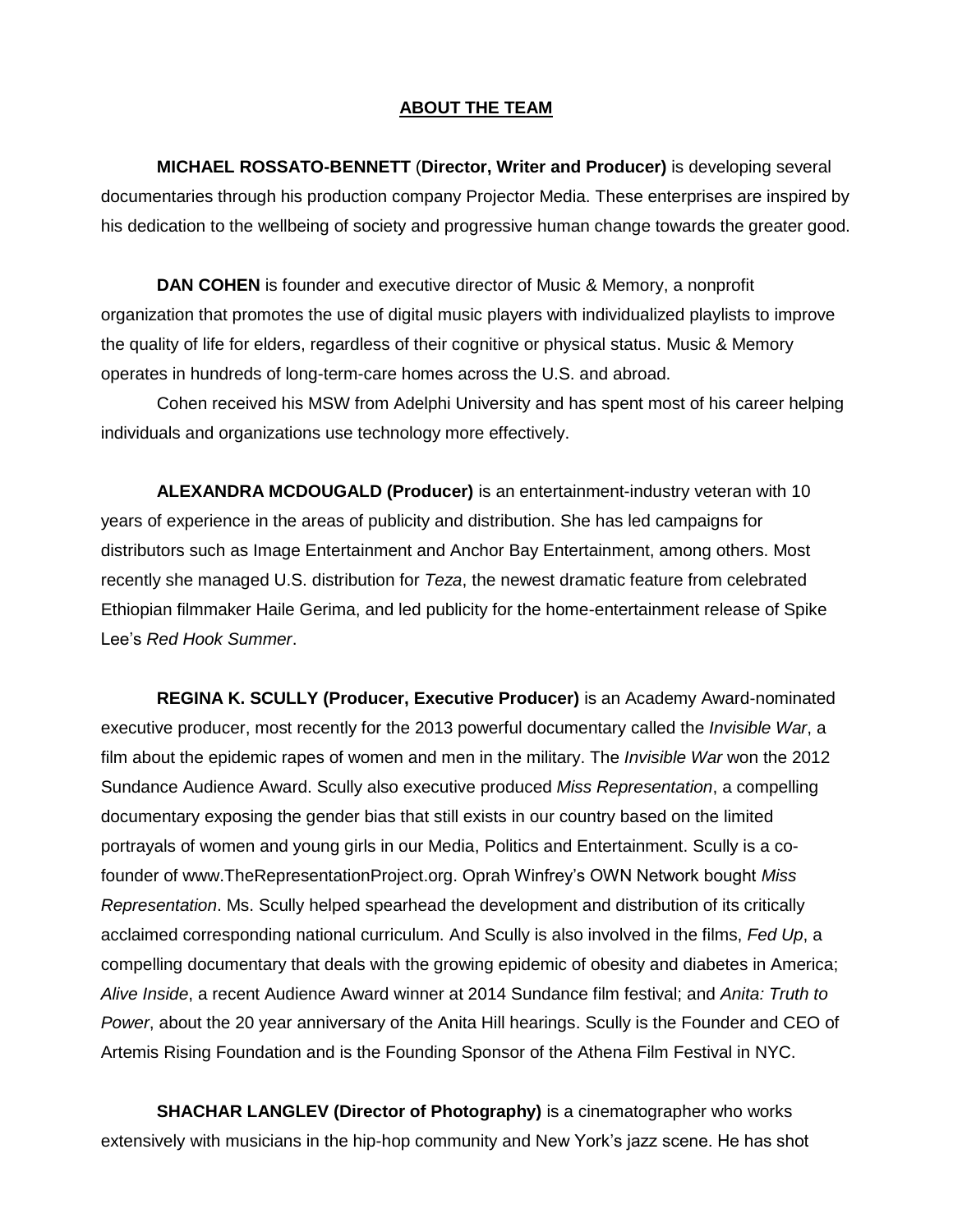music videos and live shows for MTV, VH1 and BET. Langlev is currently in pre-production for his first narrative feature as well as a documentary feature to be made in collaboration with Elie Wiesel.

Israeli-born and Brooklyn-based, Langlev is a recipient of the Eastman Kodak Award for Excellence in Cinematography.

**MARK DEMOLAR (Editor)** is an editor and filmmaker based in Brooklyn, New York. In addition to his work in film, for the last five years he has toured the country with his band, Woodsman. An art lover, he is known for his work on music videos and video installations.

**MANUEL TSINGARIS (Principal Editor)** has been an editor for 20 years. His recent projects include "The Storm that Swept Mexico," a PBS documentary telling the story of the 1910 Mexican revolution, and *A Dream in Doubt*, which follows a Sikh man's journey to find peace and justice after his brother was killed in the wake of the 9/11 attacks.

Manuel was also a contributing editor on the critically acclaimed mini-documentary series "Life 360," a co-venture between ABC/Nightline and PBS.

**ITAAL SHUR (Composer)** is best known for co-writing the Santana hit "Smooth" with Matchbox 20's Rob Thomas. "Smooth" earned Shur a Grammy Award® for Song of the Year in 2000. Itaal was also a founding member of the group Groove Collective. He co-wrote the song "Ascension (Don't Ever Wonder)" with Maxwell for his debut album, "Maxwell's Urban Hang Suite."

In addition to writing and recording, Shur has created an artist-development and production company. He also produces music for broadcast and computer animation.

**BARRY COLE (Music Supervisor)** has provided music supervision for more than 80 media projects. In 2013 he earned a Grammy nomination for producing the soundtrack album to the feature documentary *Marley*. As a transmedia producer for film and television, Cole employs new and emerging technologies to increase audience engagement and improve the overall user experience. He began his career by creating the music department for New York-based film studio The Shooting Gallery.

**DAN COGAN (Executive Producer)** is the Executive Director and Co-Founder of Impact Partners, a fund and advisory service for investors and philanthropists who seek to promote social change through film. Since its inception in 2007, Impact Partners has been involved in the financing of over 50 films, including: *The Cove*, which won the 2010 Academy Award for Best Documentary Feature; *The Garden*, which was nominated for an Academy Award for Documentary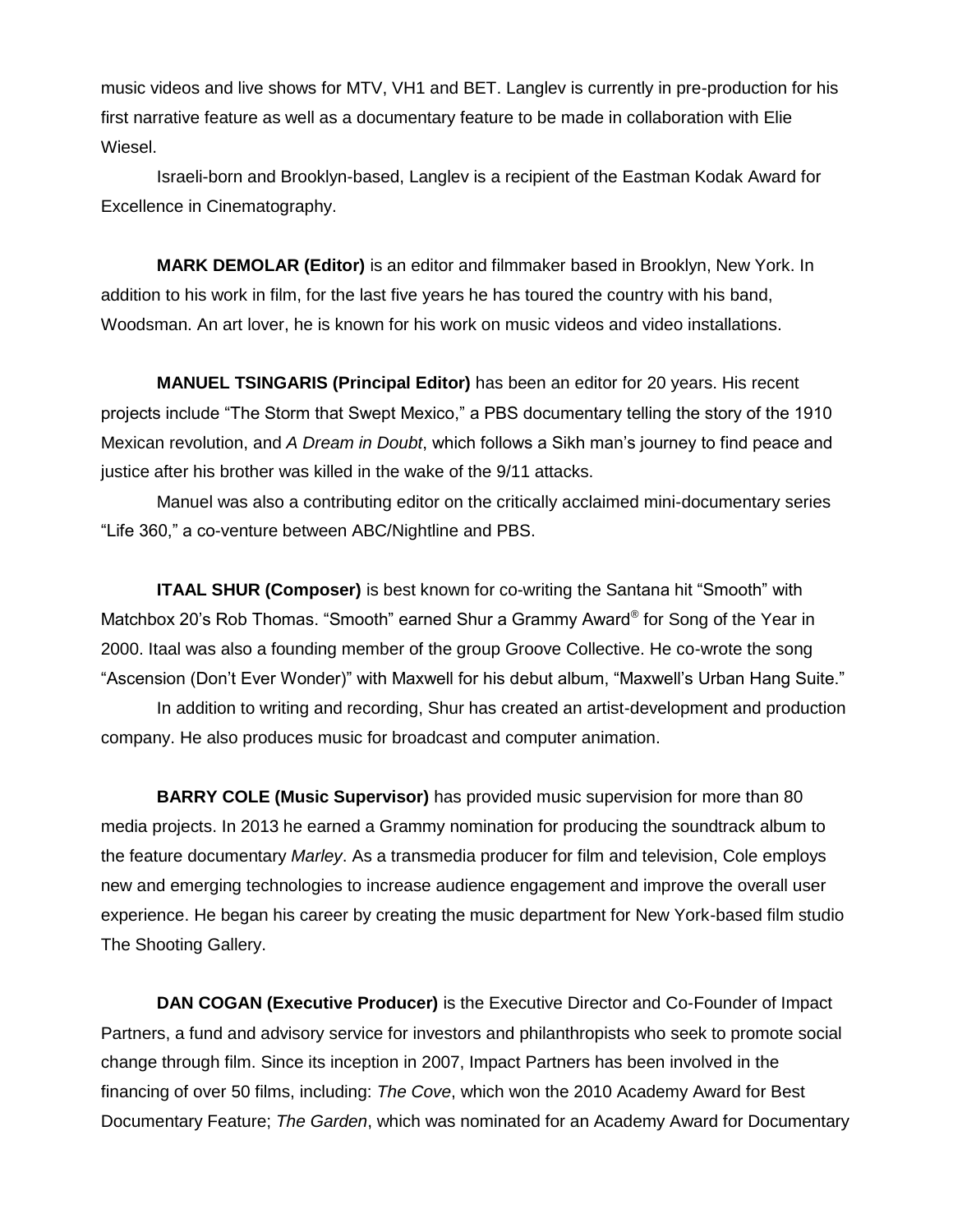Feature in 2009; *Hell and Back Again*, which won the Documentary Grand Jury Prize and Cinematography Award at the 2011 Sundance Film Festival, and was nominated for an Academy Award for Documentary Feature in 2012; and *How To Survive A Plague*, which was nominated for an Academy Award for Documentary Feature in 2013. Cogan co-founded Gamechanger Films, which launched in September 2013. Gamechanger Films is the first for-profit film fund dedicated exclusively to financing narrative features directed by women.

**GERALYN DREYFOUS (Executive Producer)** has a wide, distinguished background in the arts and participates on numerous boards and initiatives. She is the founder of the Utah Film Center and co-founder of Impact Partners Film Fund with Dan Cogan. In 2013, Geralyn co-founded Gamechanger Films, a film fund dedicated to women directors.

Her independent producing credits include the Academy Award winning *Born Into Brothels*; Emmy nominated *The Day My God Died*; Academy Award nominated *The Square*, Academy Award nominated *The Invisible War* and multiple film festival winners. Geralyn was honored with the IDA's 2013 Amicus Award for her significant contribution to documentary filmmaking.

**ERIC J. BERTRAND, LIMORE SHUR, BEN SPIVAK (Executive Producers)** Founded by Chief Creative Officer Limore Shur, the brother of Alive Inside filmmaker Michael Rossato-Bennett, eyeball is a creative strategic design agency that shapes brands through powerful storytelling, stunning design, and insightful problem solving. By embracing client collaboration, its awardwinning collective of thinkers, writers, artists and musicians efficiently translate brand ethos into engaging narratives and meaningful consumer dialogue, consistently generating quantifiable and powerful results. With twenty years of broadcast and ad agency experience, eyeball executes across a media spectrum that includes film, live action, design, animation, audio and experiential production.

**DANIEL E. CATULLO III (Executive Producer)** is an award-winning producer and director who has produced over 200 music videos and 150 live TV specials in his 20-year career. He has won or been nominated for more than 100 International Awards including Grammy, Telly, Emmy, Billboard Music, Juno and Golden Eagle Cine Awards. In addition to live TV, Catullo was an Executive Producer of the Oscar-nominated 2013 documentary *The Square*. The film, chronicling the uprising the toppled Mubarak regime in Egypt, went on to win numerous awards at film festivals from Sundance and Toronto to Dubai and Carmel. It also was awarded the 2013 IDA Award for Best Documentary Feature. He is Founder & CEO of The City Drive Entertainment Group the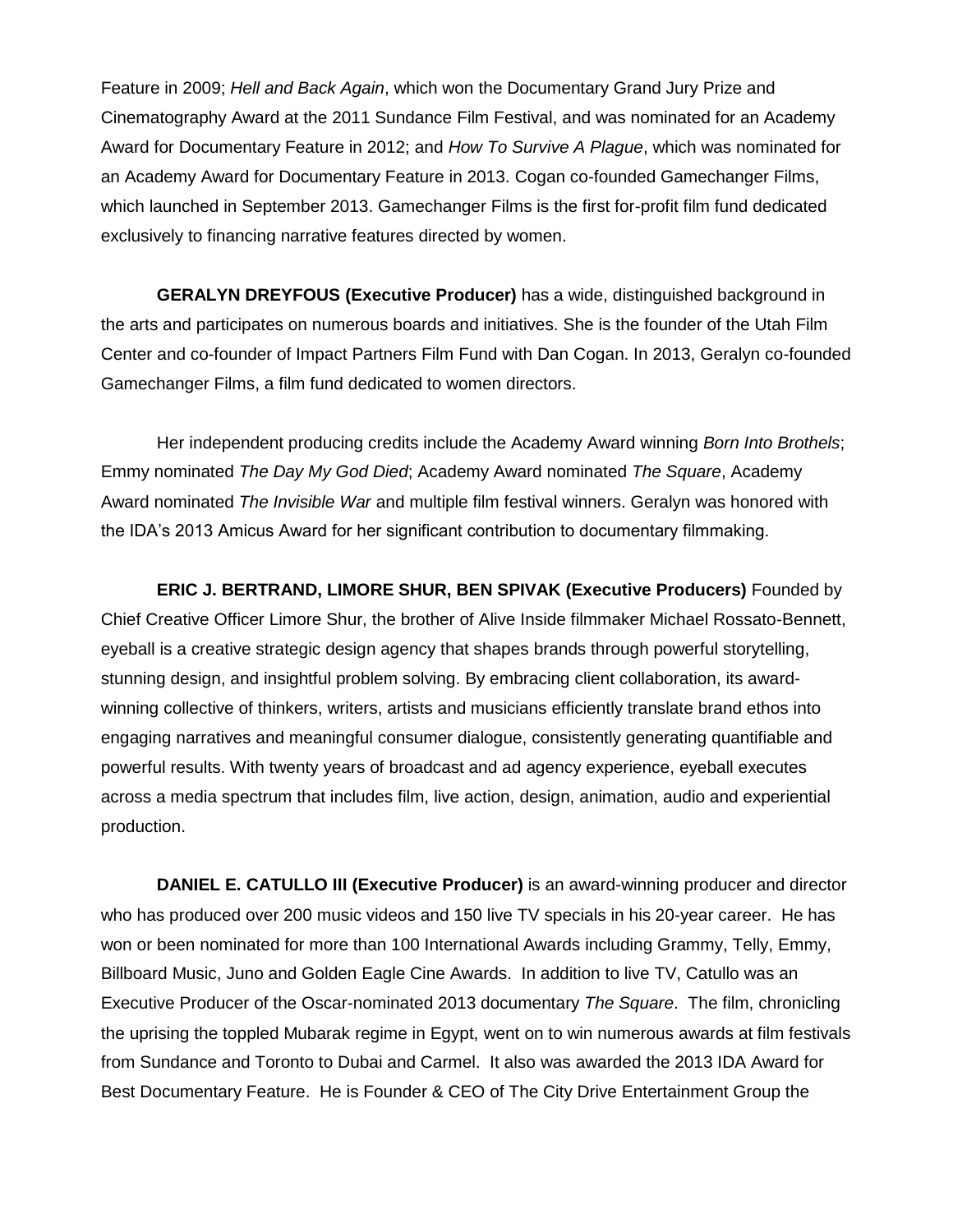parent company of City Drive Films and DC3 Music Group and resides in Laguna Beach, CA with his wife Madelyn and his two children Isabella and Dylan.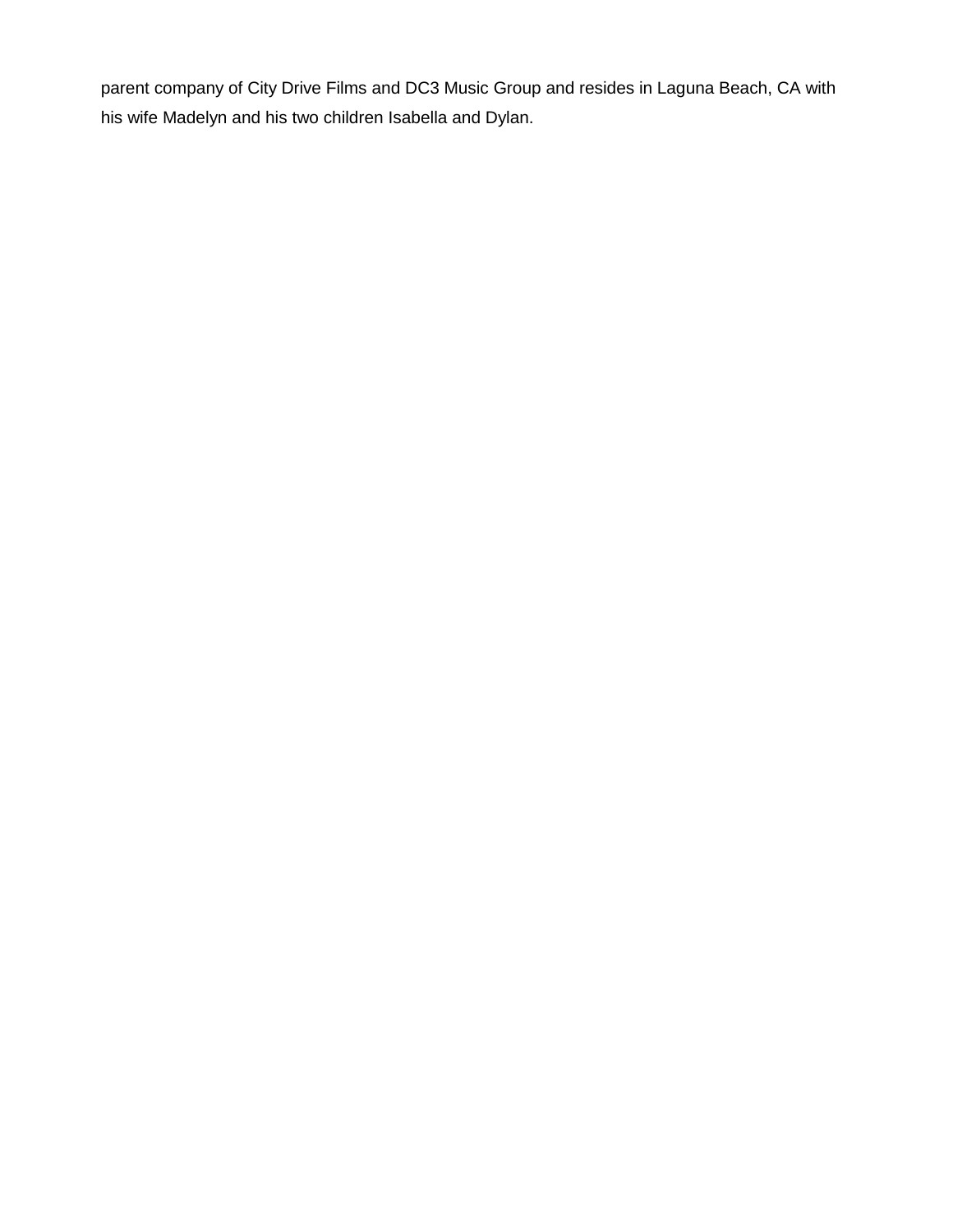# **ABOUT MUSIC & MEMORY**

- The Problem: Sixteen thousand long-term care facilities in the US currently serve as home for 1.6 million individuals, most of whom face cognitive and physical challenges related to aging. They have left behind their familiar surroundings, familiar faces, and even their favorite music. Despite the best efforts of loved ones, their lives often lack meaning, spontaneity, choice, and reliable social interaction. In fact more than 50% of nursing home residents never receive a visitor. MUSIC & MEMORY℠, using inexpensive and readily available technology, connects nursing home residents with their individual histories, giving them back their own music and awakening even long-lost memories.
- What we do: We train professional caregivers to create playlists on iPods that are personally meaningful to each resident, providing them with a meaningful activity that can soothe agitation, uplift spirits, and even reduce or eliminate the need for antipsychotic medication. At the intersection of music & technology, Music & Memory bridges generations enabling more social interaction and enhancing quality of life for elders, their loved ones, and care professionals.
- Where we are: 489 long-term care settings in 42 states and 8 countries are Music & Memory Certified. The program is quickly spreading from nursing homes to assisted living settings, adult day care, hospice, home care, hospitals and VA facilities.
- As seen in:<http://shorefire.com/client/music-memory>

For more information, please visit:<http://musicandmemory.org/>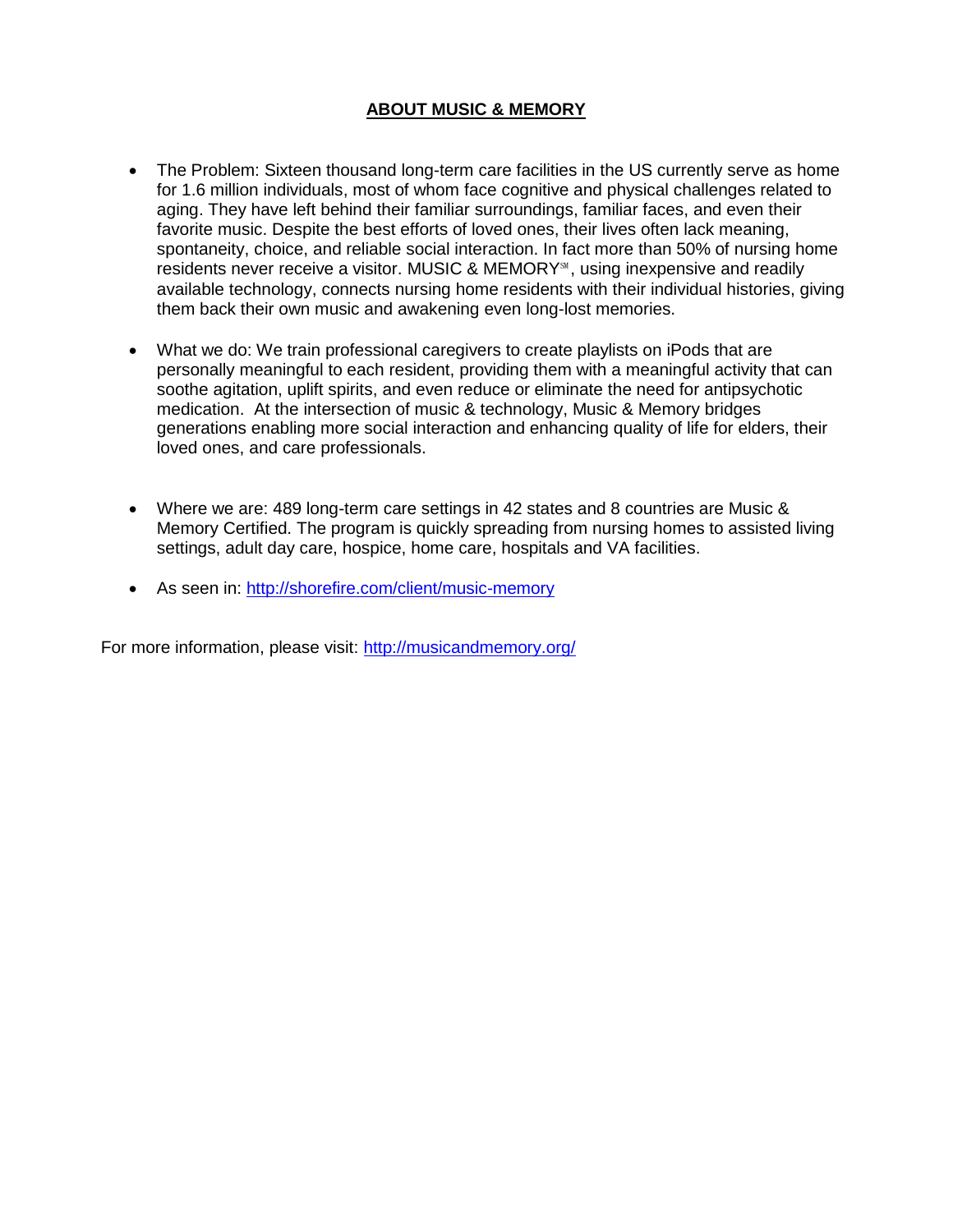#### **CREDITS**

#### BOND/360

## PROJECTOR MEDIA

and

#### THE SHELLEY & DONALD RUBIN FOUNDATION

In Association With

#### ARTEMIS RISING FOUNDATION IMPACT PARTNERS

and

#### CITY DRIVE FILMS

Present

### "ALIVE INSIDE: A STORY OF MUSIC AND MEMORY"

Written Directed and Produced By MICHAEL ROSSATO-BENNETT

Produced By ALEXANDRA MCDOUGALD and REGINA K. SCULLY

Executive Producers DAN COGAN GERALYN DREYFOUS REGINA K. SCULLY ERIC J. BERTRAND LIMORE SHUR BEN SPIVAK DANIEL E. CATULLO III

Co-Executive Producers DIANA BARRETT ANDREW HERWITZ ANDREA VAN BEUREN

Director of Photography SHACHAR LANGLEV

Principle Editors MARK DEMOLAR MANUEL TSINGARIS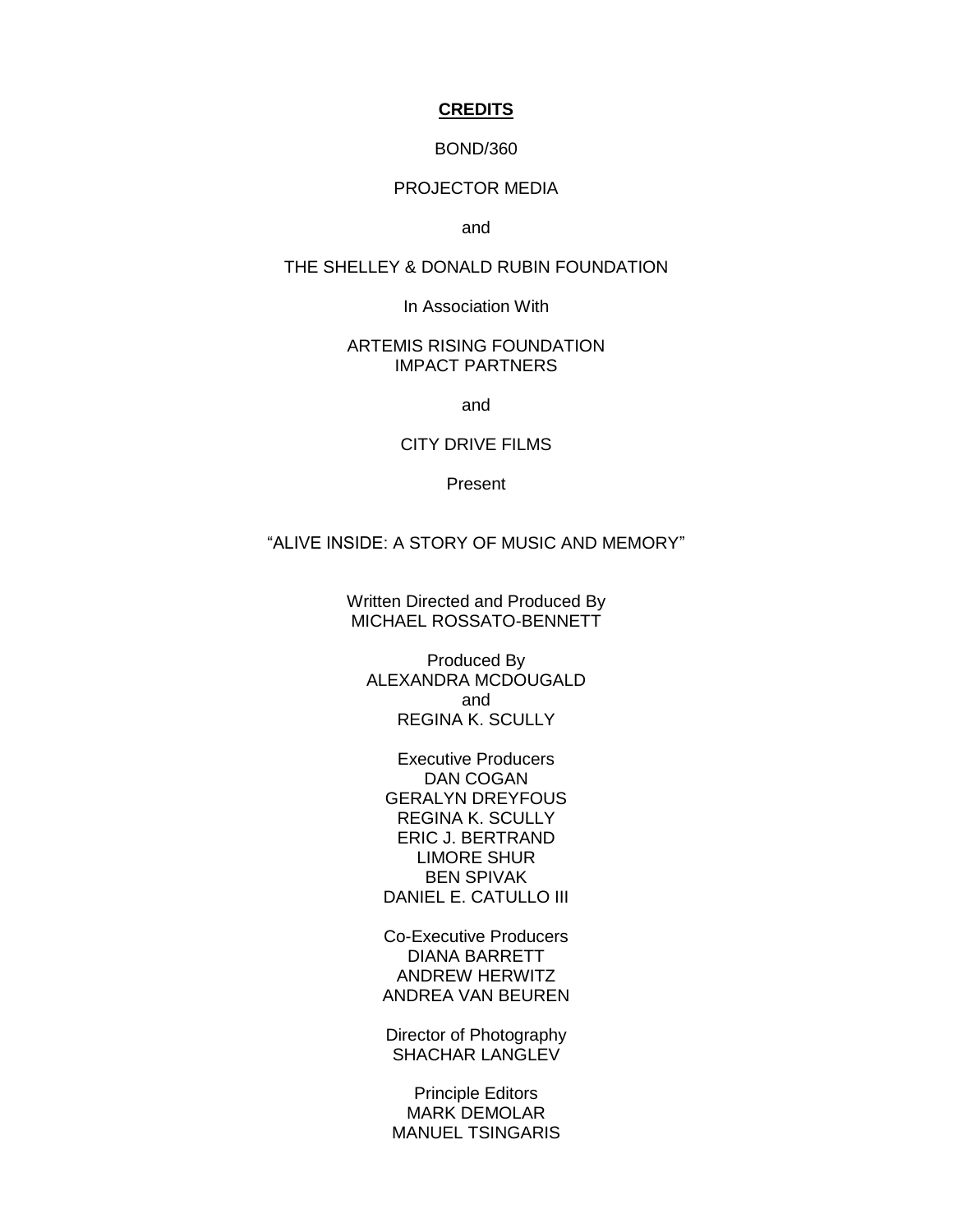# MICHAEL ROSSATO-BENNETT

#### Composer ITAAL SHUR

## Music Supervisor BARRY COLE

#### Sound Design ELI COHN

# Design **EYEBALLnyc**

| Music and Memory.org                                                                           | Dan Cohen, MSW                      |
|------------------------------------------------------------------------------------------------|-------------------------------------|
| <b>Eden Alternative</b>                                                                        | Dr. William Thomas, MD              |
| Institute for Music and<br><b>Neurologic Function</b>                                          | Dr. Connie Tomaino, DA, MT-BC, LCAT |
| Neurologist                                                                                    | Oliver Sacks, MD                    |
| Vocalist / Composer                                                                            | <b>Bobby McFerrin</b>               |
| <b>Culture Change</b><br>Consultant                                                            | <b>ANN Wyatt, MSW</b>               |
| Professor of Neurology,<br><b>Case Western Reserve</b><br><b>University</b>                    | Dr. Peter Whitehouse, MD-PHD        |
| <b>Musicians for World</b><br>Harmony                                                          | Samite Mulando                      |
| Eden Mentor at St.<br>John's Home,<br>Rochester, NY                                            | Dr. G. Allen Powers, MD             |
| Professor of<br>Biochemistry and<br>Chemistry, Brandeis<br>University                          | Gregory Petsko, D Phil              |
| <b>Founder of Validation</b><br>Technique                                                      | Naomi Feil, MSW, ACSW               |
| Director of Ohio<br>Department of Aging                                                        | Bonnie Kantor, SCD                  |
| <b>Executive Director,</b><br><b>Picker Institute</b>                                          | Lucile Hanscom                      |
| Associate Professor,<br>Center for Mind and<br>Brain, UC Davis                                 | Petr Janata, PHD                    |
| Director of the office of<br>Long-Term Care<br>Ombudsman Programs                              | <b>Becky Kurtz</b>                  |
| <b>Assistant Secretary for</b><br>Aging, US Department<br>of Health & Human<br><b>Services</b> | <b>Kathy Greenlee</b>               |
| Director, Litwin-Zucker                                                                        | Dr. Peter Davies Ph.D.              |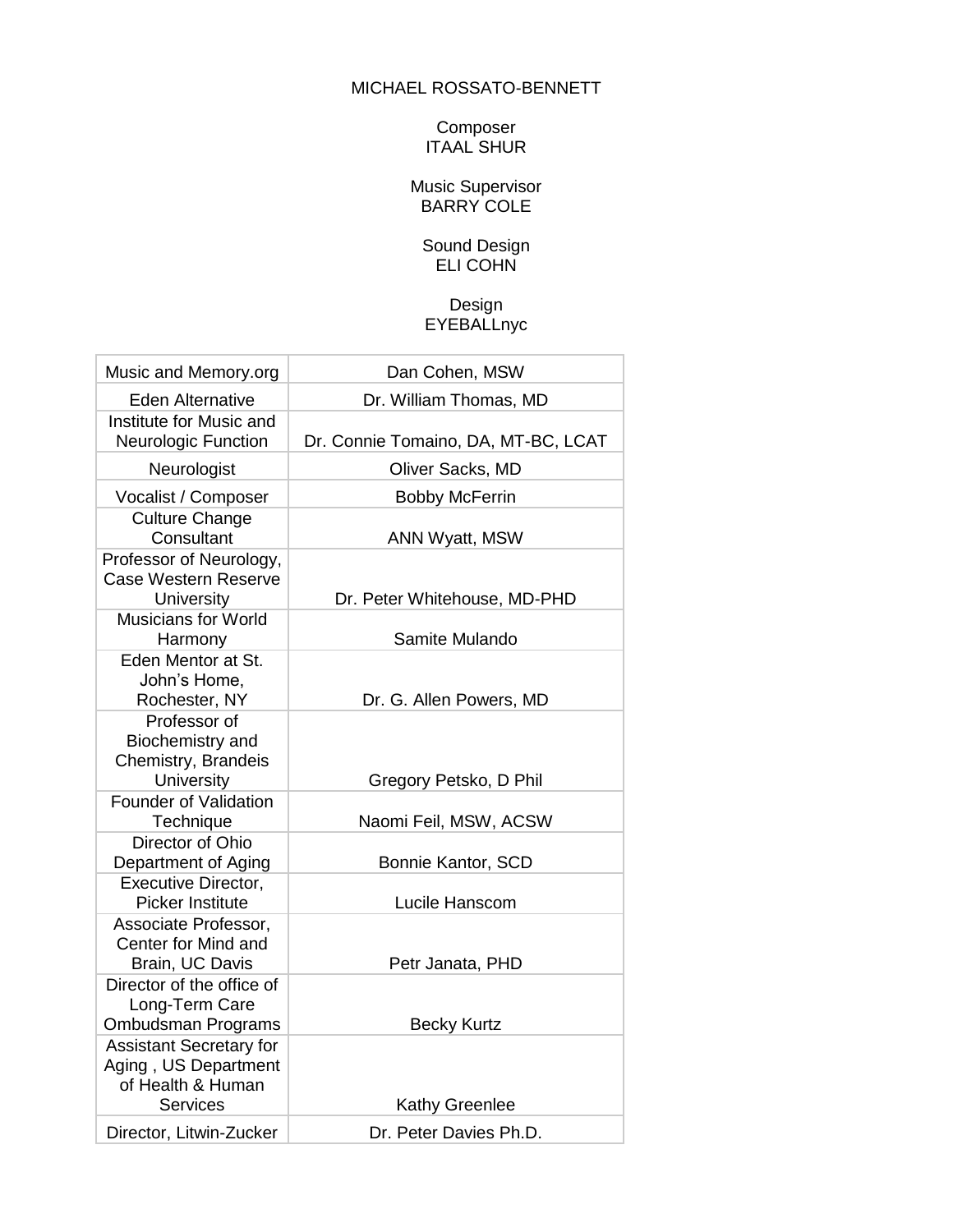| Center, Feinstein<br><b>Institute for Medical</b><br>Research<br>and Resnick Professor,<br><b>Albert Einstein College</b> |                                 |
|---------------------------------------------------------------------------------------------------------------------------|---------------------------------|
| of Medicinea<br><b>Musicians for World</b><br>Harmony                                                                     | Samite Mulando                  |
|                                                                                                                           |                                 |
| <b>Camera and Sound</b>                                                                                                   | Shachar Langlev                 |
|                                                                                                                           | Michael Rossato-Bennett         |
|                                                                                                                           | <b>Mark Demolar</b>             |
|                                                                                                                           | Jonathan Clasberry              |
|                                                                                                                           | Michelle McCabe                 |
|                                                                                                                           | Justin Simpson                  |
|                                                                                                                           | <b>Warut Snidvongs</b>          |
|                                                                                                                           | <b>Toru Nishikubo</b>           |
|                                                                                                                           | <b>Nicholas Guldner</b>         |
|                                                                                                                           | <b>Burak Kizilkan</b>           |
|                                                                                                                           | <b>Scott McDonald</b>           |
|                                                                                                                           | Arne Warmington - WarmEye       |
|                                                                                                                           | Jonathan Castro - Jonzombie.com |
|                                                                                                                           | <b>Gregory Bennett</b>          |
|                                                                                                                           | Donato Magnolo                  |
| <b>Story Consultant</b>                                                                                                   | <b>Manuel Tsingaris</b>         |
| <b>Additional Editing</b>                                                                                                 | Jonathan Clasberry              |
|                                                                                                                           | <b>Brian David Lazarte</b>      |
|                                                                                                                           | <b>Holly Buechel</b>            |
|                                                                                                                           | <b>Jeff Pinella</b>             |
| <b>Associate Producers</b>                                                                                                | Jonathan Clasberry              |
|                                                                                                                           | <b>Barry Cole</b>               |
| <b>Music Supervisor</b>                                                                                                   | <b>Barry Cole</b>               |
| <b>Music Consultant</b>                                                                                                   | Jessica A. Sobhraj              |
| <b>Principal Sound Mixing</b>                                                                                             |                                 |
| and Design<br><b>Additional Sound</b>                                                                                     | Eli Cohn                        |
| Mixing                                                                                                                    | <b>Benoit Munoz</b>             |
| <b>City Drive Films</b><br>Coordinator                                                                                    | <b>Scott Cherhoniak</b>         |
| <b>Script Consultants</b>                                                                                                 | George Strayton                 |
|                                                                                                                           | Kwyn Bader                      |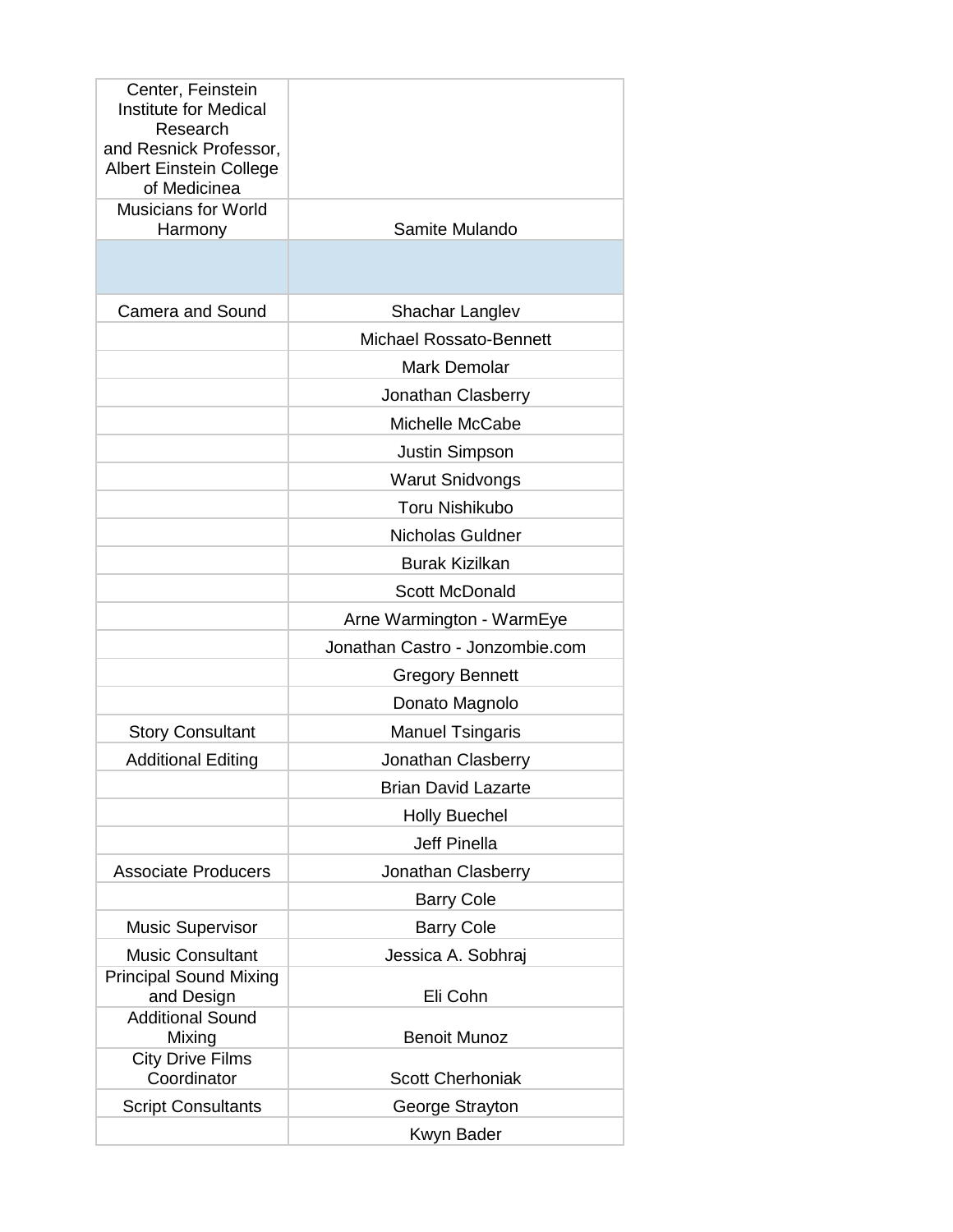|                                           | <b>Ben Bernstein</b>    |  |
|-------------------------------------------|-------------------------|--|
| Legal                                     | W. Wilder Knight II     |  |
|                                           | David Leventhal         |  |
|                                           | <b>Robert Leon</b>      |  |
| <b>Fiscal Sponsor</b>                     | <b>Utah Film Center</b> |  |
| The Stanford Fair Use<br>Project          | <b>Julie Ahrens</b>     |  |
|                                           | <b>Tim Greene</b>       |  |
| <b>Production Manager</b>                 | Ximena Rossato-Bennett  |  |
| <b>Production Assistants</b>              | <b>Kevin Cochet</b>     |  |
|                                           | Erik Goyenechea         |  |
|                                           | Kelley Jackson          |  |
|                                           |                         |  |
| <b>Head Designer</b>                      | <b>Limore Shur</b>      |  |
| <b>Head Producer</b>                      | <b>Ben Spivak</b>       |  |
| Producer                                  | Lauren Szollosi         |  |
| Designer                                  | Mario de Toledo Sader   |  |
|                                           | <b>Neil Stuber</b>      |  |
| Marketing                                 | Jacques Schwarz         |  |
| Animators                                 | Carlos Foxworthy        |  |
|                                           | Sofia Petersen          |  |
|                                           | <b>Jason Salo</b>       |  |
|                                           | Andy Mastrocinque       |  |
| Colorist                                  | <b>Tristan Kneschke</b> |  |
|                                           |                         |  |
| <b>Head Designer</b>                      | Eric J. Bertrand        |  |
| Web Design                                | Martin Knapp            |  |
| App Design                                | <b>Yohann Taieb</b>     |  |
|                                           |                         |  |
| <b>Additional Graphic</b><br>Design       | Chris King              |  |
|                                           | <b>Chris Gelles</b>     |  |
|                                           | Michael Mariscano       |  |
| <b>Additional Animation</b><br>and Design | <b>Alexey Terehoff</b>  |  |
| Photomicrography                          | Lil Pavon               |  |
| <b>Film Archivist</b>                     | Nicholas Spark          |  |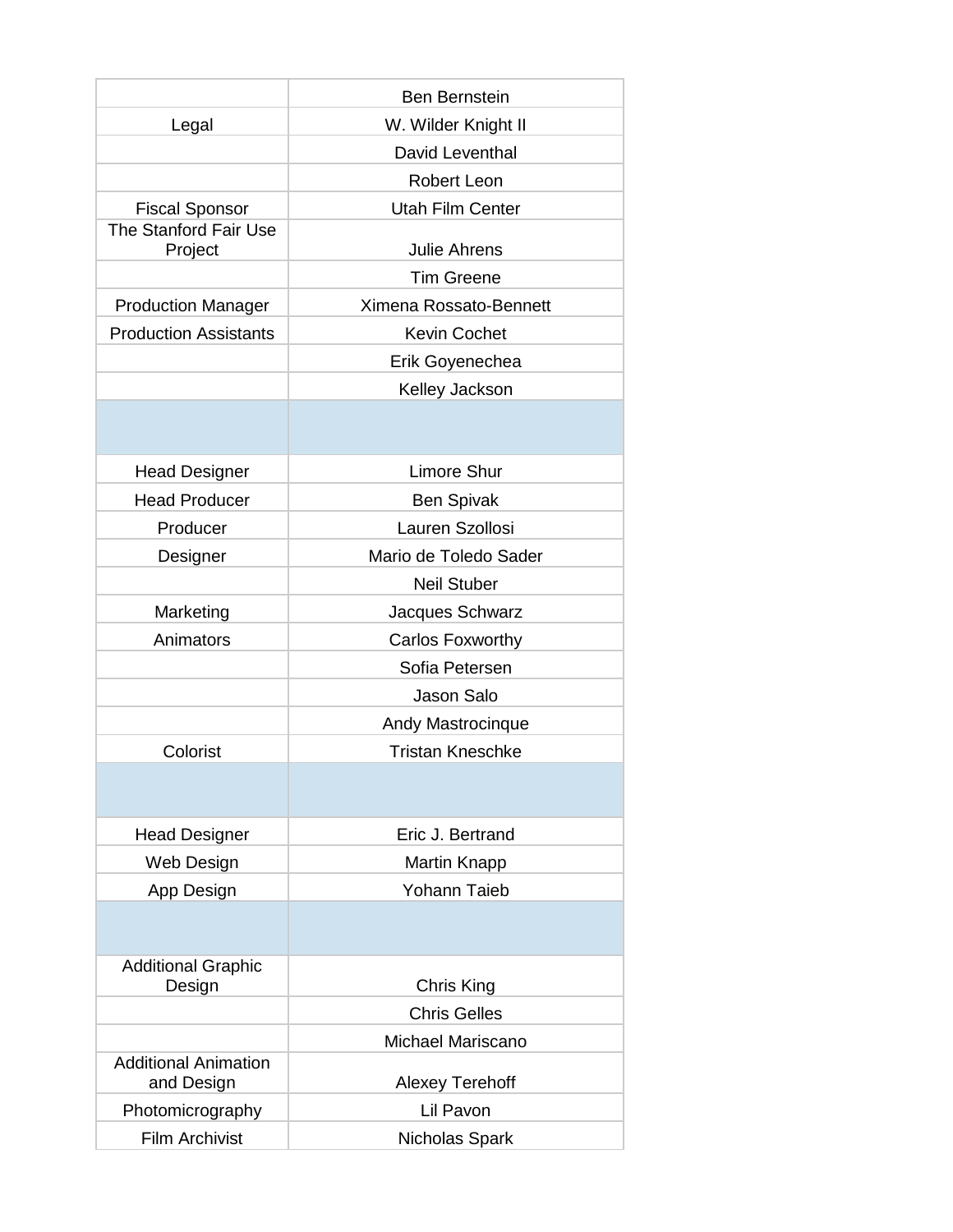| Stop Motion - Sherpa<br>Cinema                     | Malcolm Stangster         |                                                 |  |
|----------------------------------------------------|---------------------------|-------------------------------------------------|--|
| <b>Brain Images</b>                                | Dan Lloyd                 |                                                 |  |
| <b>US Distribution and</b><br>Marketing - BOND/360 | Marc Schiller             |                                                 |  |
|                                                    |                           |                                                 |  |
|                                                    | Amanda Lebow              |                                                 |  |
|                                                    | <b>Brooke Medansky</b>    |                                                 |  |
|                                                    | Leslie Richin             |                                                 |  |
|                                                    | Sam Tercek                |                                                 |  |
|                                                    |                           |                                                 |  |
|                                                    |                           | <b>HOMES</b><br><b>AND</b><br><b>FACILITIES</b> |  |
|                                                    |                           |                                                 |  |
|                                                    |                           |                                                 |  |
| A. Holly Patterson                                 | Mary Grace Lynch          |                                                 |  |
|                                                    | <b>Steve Feinman</b>      |                                                 |  |
|                                                    | Larry Sactor              |                                                 |  |
|                                                    | Theresa Lopes             |                                                 |  |
|                                                    | Marian Epstein            |                                                 |  |
| Cobble Hill Health<br>Center                       | <b>Tony Lewis</b>         |                                                 |  |
|                                                    | Louise Dueno              |                                                 |  |
|                                                    | <b>Yvonne Russell</b>     |                                                 |  |
|                                                    | <b>Henry Dreher</b>       |                                                 |  |
|                                                    | <b>Cheryl Velez</b>       |                                                 |  |
| Woodcrest                                          | Michele Van Nostrand      |                                                 |  |
|                                                    | Denise Garcia             |                                                 |  |
|                                                    | Gil Lizardo               |                                                 |  |
| Forest View Nursing &                              |                           |                                                 |  |
| <b>Rehabilitation Center</b><br>Menorah Center for | <b>Susan Mahler</b>       |                                                 |  |
| <b>Rehabilitation and Care</b>                     | <b>Audrey Waters</b>      |                                                 |  |
|                                                    | Kendra Ray                |                                                 |  |
|                                                    | Sheila, Rose, and Marilyn |                                                 |  |
| SmithTown West High<br>School                      | Dr. Joanne Figuereido     |                                                 |  |
|                                                    | Sehar Laljee              |                                                 |  |
|                                                    | Megan Johanson            |                                                 |  |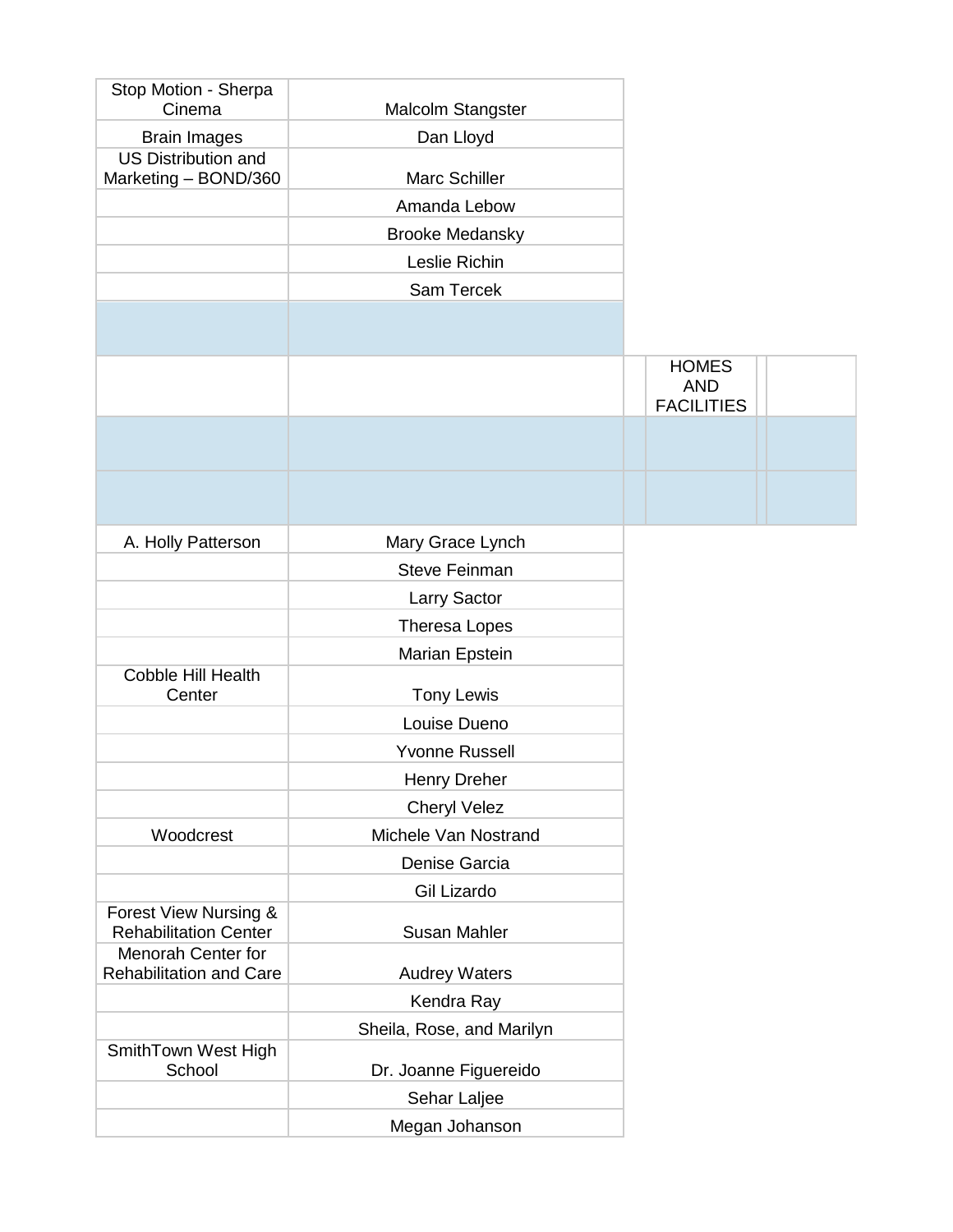|                                               | <b>Leah Reisert</b>                                                 |
|-----------------------------------------------|---------------------------------------------------------------------|
|                                               | Jane Posillico                                                      |
|                                               | Mary Forte                                                          |
| Aging in Place                                | Norman Hardie                                                       |
|                                               |                                                                     |
|                                               | <b>Nell Hardie</b>                                                  |
|                                               |                                                                     |
|                                               | Mary Lou Thompson                                                   |
|                                               |                                                                     |
|                                               | Doug Thompson                                                       |
|                                               |                                                                     |
|                                               |                                                                     |
| <b>Stony Brook Veterans</b><br>Home           | Lee Grace Canella                                                   |
|                                               | Marissa Lien                                                        |
|                                               | Jonathan Spier                                                      |
|                                               | Fred Sganga                                                         |
|                                               | John Wolski                                                         |
| <b>Cliffside Dialysis Center</b>              | Anna Adams                                                          |
|                                               | Kesha Richards                                                      |
|                                               | Anthony Paduano                                                     |
|                                               | <b>Tara Rahim</b>                                                   |
|                                               | Veronica Gonzalez                                                   |
|                                               | <b>Jack Deustch</b>                                                 |
| <b>Orzac Center for</b>                       |                                                                     |
| <b>Extended Care and</b><br>Rehabilitation    | Maureen E. McClusky, FACHE                                          |
|                                               | Anne Marie Gunkel-Sarich, CTRS                                      |
|                                               | Christina Corallo, Music Therapist                                  |
|                                               | <b>Recreation Therapy Staff</b>                                     |
|                                               | Residents, Registrants and Adult Day<br><b>Health Care Patients</b> |
|                                               | Lea Hetland, RN                                                     |
| NYC Alzheimer's<br>Association                | Jed Levine, Ann Wyatt                                               |
| US Office of Aging<br><b>Ombudsman Office</b> | Joani Latimer                                                       |
| <b>Picker Institute</b>                       | Lucile Hanscom, Executive Director                                  |
|                                               |                                                                     |
| "Oh When the Saints<br>Go Marching in"        | Performed by Louis Armstrong,<br>The Great Chicago Concert 1956     |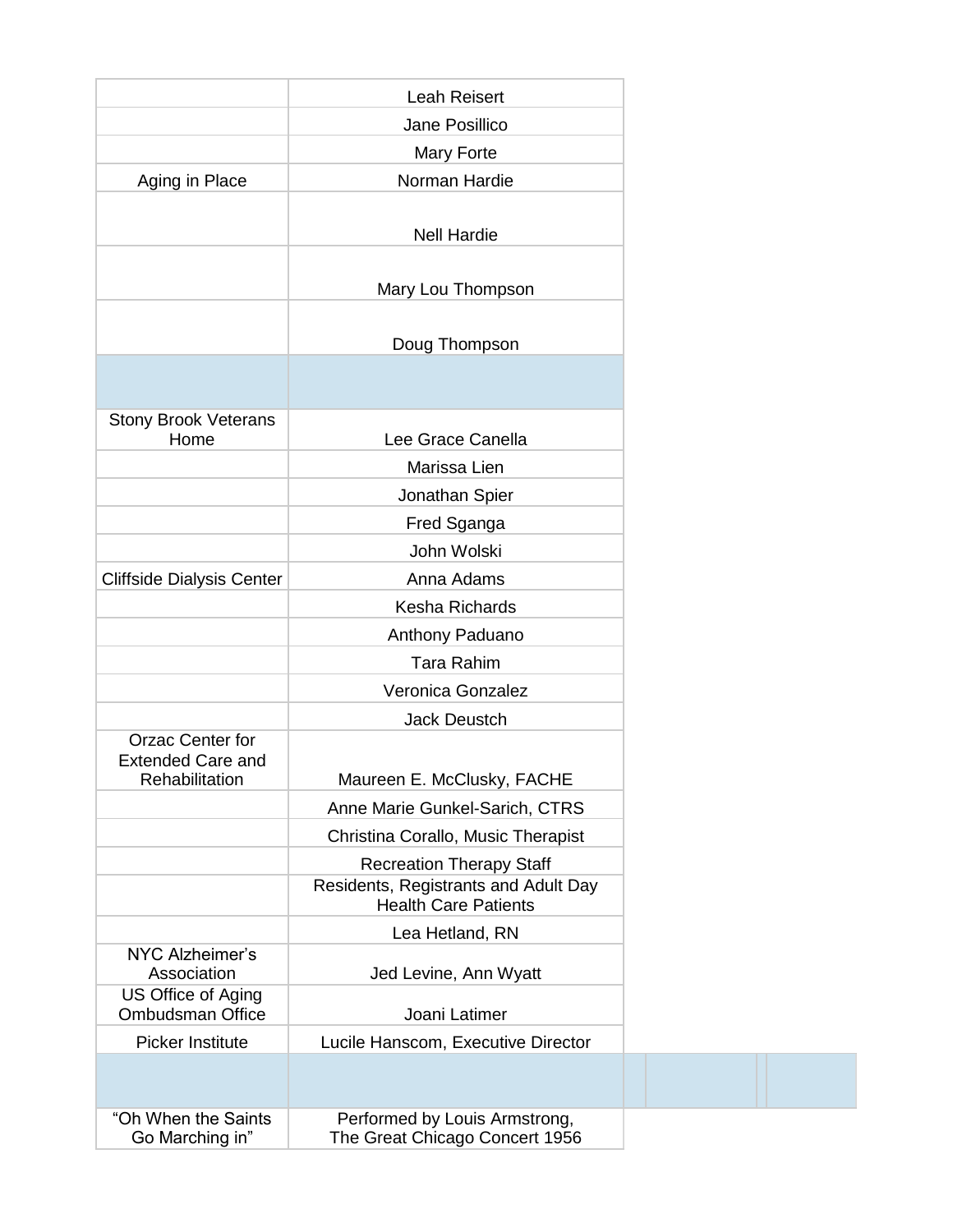|                         | 1980 Sony Music                            |
|-------------------------|--------------------------------------------|
|                         |                                            |
|                         | <b>Walter Hawkins EMI</b>                  |
| "Goin' Up Yonder"       | <b>Light Records</b>                       |
| Excerpt from "Hi De     | "Some of These Days"                       |
| Ho"                     | Warner Bros 1937                           |
|                         | Performed by the Billy Mills Orchestra     |
| Excerpt from radio      | Damfino 1941                               |
| broadcast               | <b>Public Domain</b>                       |
| "Can't Take MY Eyes     | <b>Frankie Valli</b>                       |
| Off Of You"             | <b>EMI Longitude/Season Four Music</b>     |
| "Will You Still Love Me | Performed by Shirelles                     |
| Tomorrow"               | <b>EMI, Gusto Records</b>                  |
|                         | Composed by Christian Francois, Luis       |
|                         | Haseth, Simon Wadmore                      |
| "Candela"               |                                            |
|                         | Published by CPM Metro Park                |
| "Rhapsody On a          | Performed by the Philadelphia Orchestra    |
| Theme Of Paganini"      | <b>Hallmark Recordings</b>                 |
|                         | Composed and Performed by Bobby            |
|                         | McFerrin (BMI)                             |
|                         | Published by PROBNOBLEM MUSIC              |
| "Pentatonic Romp"       | (BMI)                                      |
| Symphony No. 5, 4th     | Composed by Ludvig Van Beethoven (PD)      |
| Movement                | Published by Sonoton APM                   |
| "Haydn's Sonata No. 53  |                                            |
| in E Minor              | Composed by Joseph Haydn 1784 - (PD)       |
| Hob XVI:34"             | Performed by Nell Hardie                   |
|                         | Written by Abe Olman and Ed Rose           |
| "Oh Johnny, Oh          | Performed by The Andrews Sisters           |
| Johnny, Oh!"            | Universal                                  |
|                         | Performed by The Beach Boys                |
|                         | Written by Brian Wilson and Mike Love      |
|                         | Special thanks to Brian & Melinda Wilson   |
|                         | Courtesy of Irving Music, Inc. & Universal |
| "I Get Around"          | <b>Music Group</b>                         |
|                         | Written by Usher Raymond, Jermaine         |
|                         | Dupri, Manuel Seal                         |
|                         | Performed by Usher                         |
| "You Make Me Wanna"     | 1997 LaFace Records LLC                    |
|                         | Written by Paul McCartney and John         |
|                         | Lennon                                     |
|                         | Performed by The Beatles                   |
| "Blackbird"             | 1968 Sony ATV Publishing/EMI               |
|                         | Written by Paul McCartney and John         |
| "I Want to Hold Your    | Lennon                                     |
| Hand"                   | Performed by The Beatles 1963              |
|                         | Written by Paul McCartney and John         |
|                         | Lennon                                     |
|                         | Performed by The Beatles                   |
|                         | 1968                                       |
| "Hey Jude"              |                                            |
|                         | Written by Ben King, Jerry Leiber, Mike    |
|                         | <b>Stoller</b>                             |
| "Stand By Me"           | Performed by Ben E. King                   |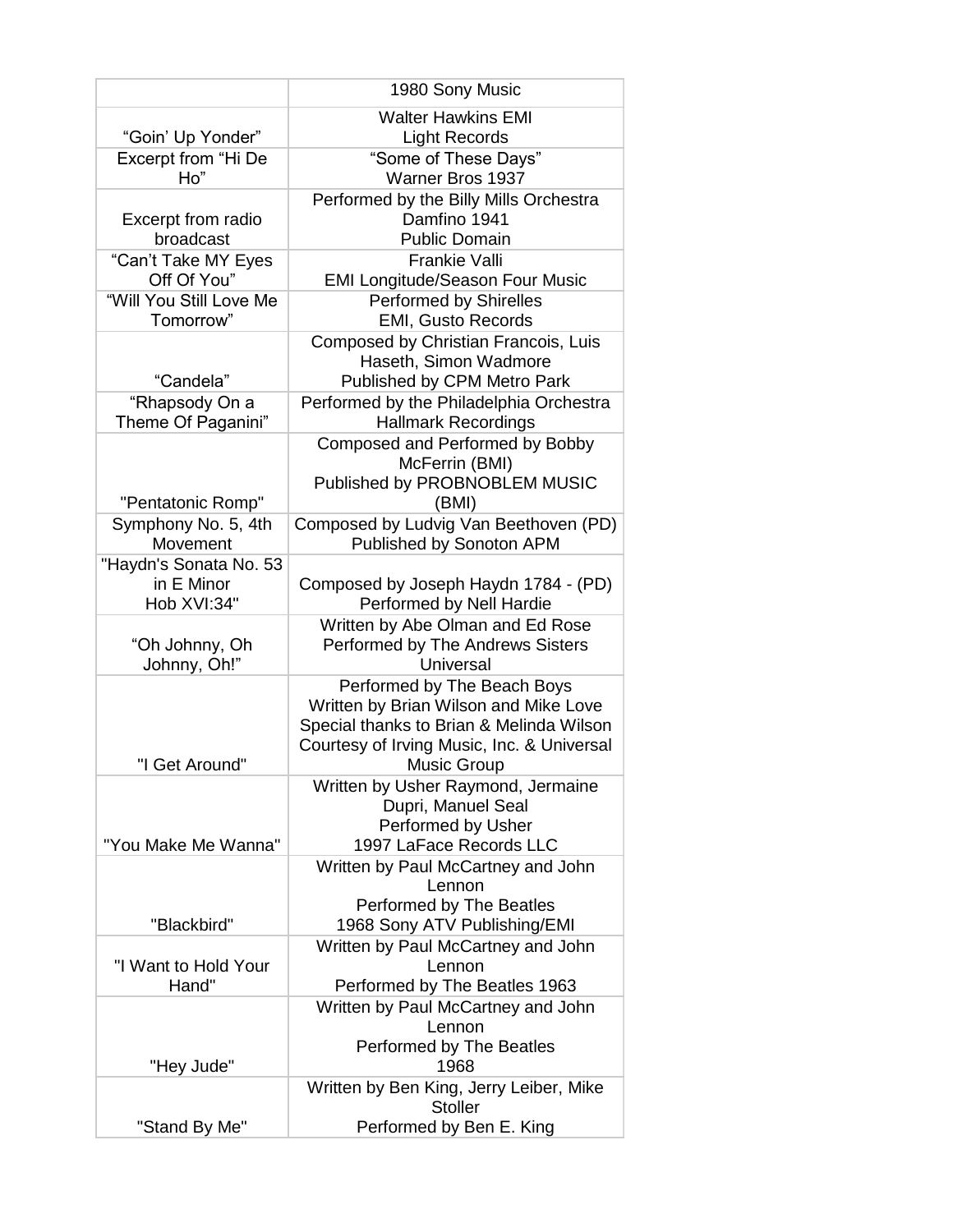|                                                                                                                                              | 1960 Atco Records                                                                                                                        |  |
|----------------------------------------------------------------------------------------------------------------------------------------------|------------------------------------------------------------------------------------------------------------------------------------------|--|
| "I Will Take You There"                                                                                                                      | Written by Itaal Shur and Michael<br>Rossatto-Bennett<br>Performed by Elan Atias<br>Kobalt Music 2014<br>Itaal Shur (BMI)                |  |
| "Man on Fire"                                                                                                                                | Written by Alex Ebert<br>Performed by Edward Sharpe and The<br><b>Magnetic Zeros</b><br>Courtesy of New Community and Vagrant<br>Records |  |
| "Awakening" "Vision"<br>"Small Miracles"<br>"Into Loneliness" "No<br>Exit" "Inevitable"<br>"Years in Silence"<br>"Release Me" "In<br>Unison" | Original Score for Alive Inside<br>Composed by Itaal Shur<br>Kobalt Music 2014<br>Itaal Shur (BMI)                                       |  |
| "Glass Half Full"<br>"Mary Lou in the Park"<br>"Aging and the<br>Machine"<br>"Sadhu" "Safe in<br>Sound" "How Did We<br>Get Here" "Sad Clown" | Original Score for Alive Inside<br>Composed by Itaal Shur<br>Kobalt Music 2014<br>Itaal Shur (BMI)                                       |  |
|                                                                                                                                              |                                                                                                                                          |  |
| Piano, Keyboards,<br>Guitar and<br>Programming                                                                                               | Itaal Shur                                                                                                                               |  |
| Cello and<br>Arrangements                                                                                                                    | David Eggar                                                                                                                              |  |
| <b>Bass</b>                                                                                                                                  | Jonathan Maron                                                                                                                           |  |
| <b>Drums</b>                                                                                                                                 | <b>Yuval Lion</b>                                                                                                                        |  |
| Vocals (Come Alive)                                                                                                                          | Elan Lion                                                                                                                                |  |
| <b>Choral Vocals</b>                                                                                                                         | Lysa Aya Trenier                                                                                                                         |  |
| Trumpet                                                                                                                                      | <b>Justin Stanton</b>                                                                                                                    |  |
| Woodwinds                                                                                                                                    | Erica von Kleist                                                                                                                         |  |
| Guitar                                                                                                                                       | Alex Prol                                                                                                                                |  |
| Mix & Recording<br>Engineer                                                                                                                  | <b>Eber Pinheiro</b>                                                                                                                     |  |
|                                                                                                                                              |                                                                                                                                          |  |
| Soundtrack Recorded<br>at Downtown Music<br>Studios NYC, Dungeon<br>Music,<br>Atlantic Studios, Boom<br>Boom Studios and                     |                                                                                                                                          |  |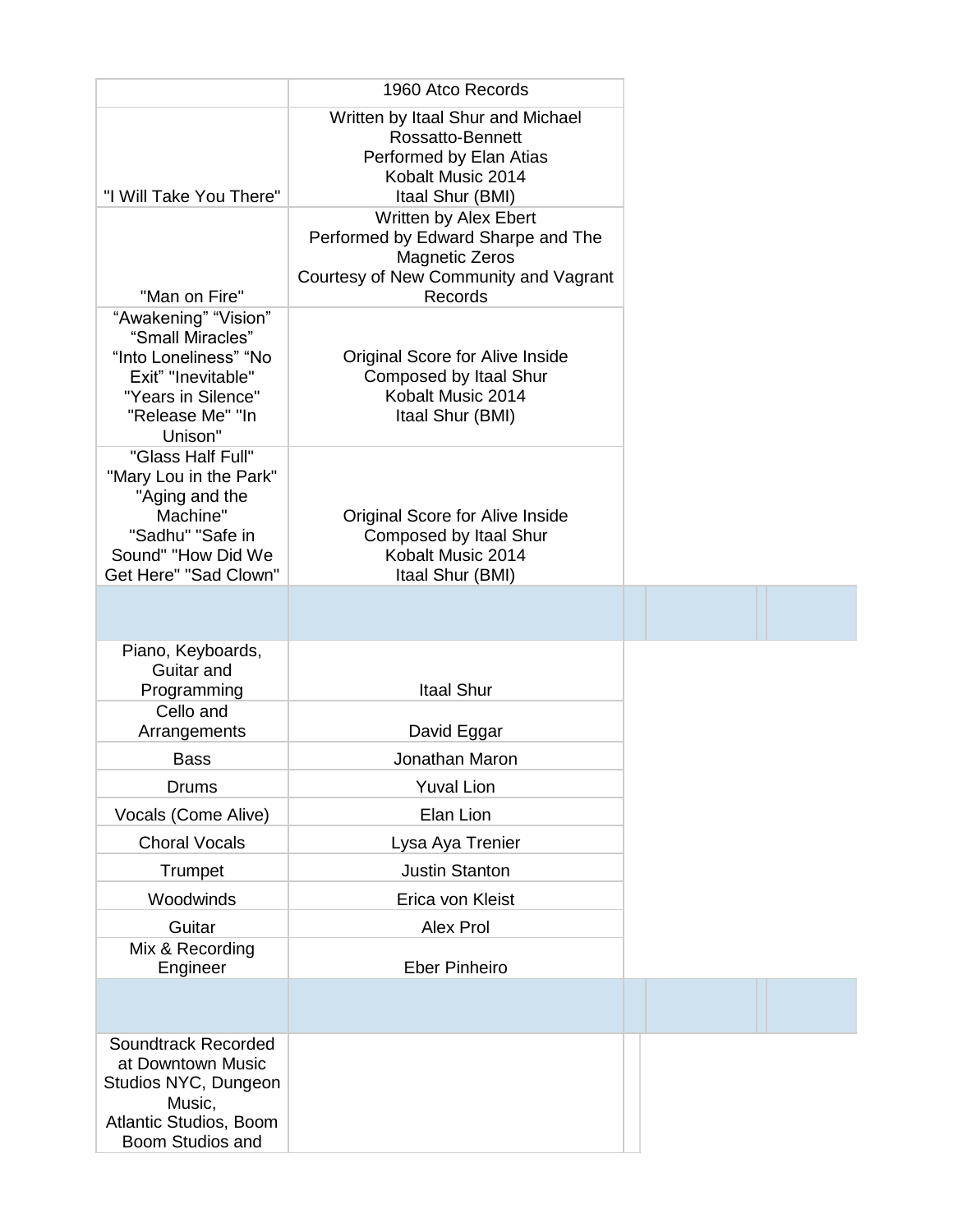| Chez Nicky.                                     |                                                                                                                   |  |  |
|-------------------------------------------------|-------------------------------------------------------------------------------------------------------------------|--|--|
|                                                 |                                                                                                                   |  |  |
| "Palmour Street"                                | George C. Stoney 1949<br><b>Public Domain</b>                                                                     |  |  |
| "The Long Way Home"                             | 1956, Guggenheim (Charles) & Associates<br><b>Public Domain</b>                                                   |  |  |
| Periscope Films                                 | Courtesy of Nicholas Spark                                                                                        |  |  |
| "The Golden Lectures"                           | Photo courtesy of Laurent Goldstein                                                                               |  |  |
| "Vinyl Record<br>Collection"                    | Photo courtesy of Spaceamoeba                                                                                     |  |  |
| <b>FDR Social Security</b><br><b>Act Speech</b> | ssa.gov<br><b>Public Domanin</b>                                                                                  |  |  |
| "Some of These Days"                            | HI DE HO (1937)<br>Written by Shelton Brooks<br>Performed by Cab Calloway and his<br><b>Cotton Club Orchestra</b> |  |  |
| <b>Starting Point with</b><br>Soledad O'Brian   | <b>CNN News</b><br>Turner Broadcasting/Time Warner Inc.                                                           |  |  |
| "Bushman - Once We<br>Were Hunters"             | Courtesy of Vickson Hangula                                                                                       |  |  |
| "Africa Speaks"                                 | (1930), Walter Futter Productions<br><b>Public Domain</b>                                                         |  |  |
| "Buffalo Dance- 1894"                           | (1894), William K.L. Dickson<br>Edison Manufacturing Company - Public<br>Domain                                   |  |  |
| "Mental Hospital"                               | (1953), University of Oklahoma<br>Layton Mabrey - Public Domain                                                   |  |  |
| <b>Bobby McFerrin's</b><br>"Pentatonic Romp'    | Power of the Pentatonic Scale from Notes<br>and Neurons (2009)<br>Courtesy of the World Science Festival          |  |  |
| <b>Home Movies</b>                              | Dario Magnolo                                                                                                     |  |  |
|                                                 |                                                                                                                   |  |  |
|                                                 | Brook & Shawn Byers                                                                                               |  |  |
|                                                 | Peggy & Yogen Dalal                                                                                               |  |  |
|                                                 | <b>Embrey Family Foundation</b>                                                                                   |  |  |
|                                                 | David & Nina Fialkow                                                                                              |  |  |
|                                                 | Diana Barrett for The Fledgling Fund                                                                              |  |  |
|                                                 | Kevin & Donna Gruneich                                                                                            |  |  |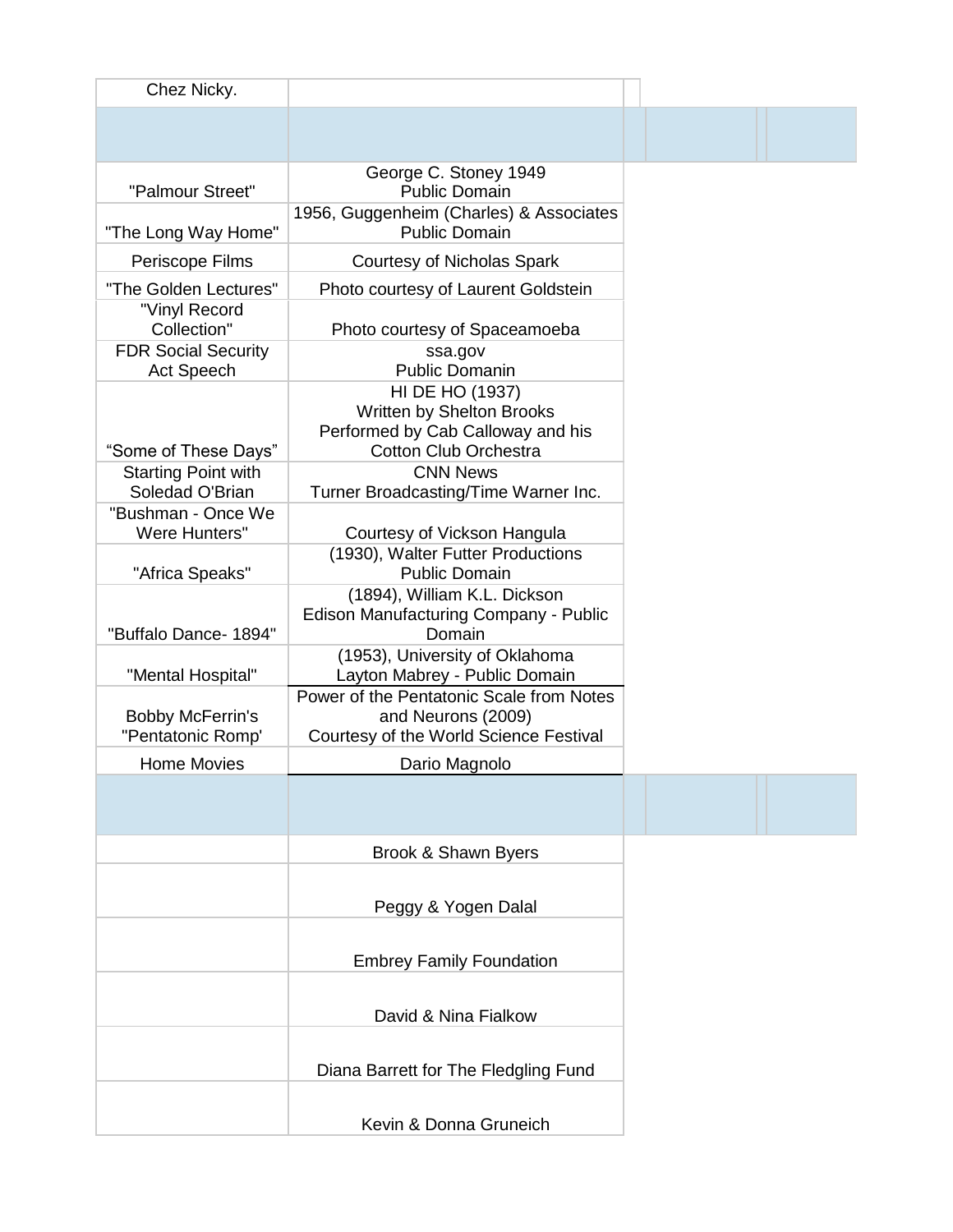|         | Ann Kaplan & Robert Fippinger                |  |
|---------|----------------------------------------------|--|
|         | <b>Pierre Hauser</b>                         |  |
|         |                                              |  |
|         | Patti Lambrecht                              |  |
|         |                                              |  |
|         | Michael J. Levinthal                         |  |
|         |                                              |  |
|         | Debbie McLeod & Jay Sears                    |  |
|         |                                              |  |
|         | Gib & Susan Myers                            |  |
|         | Joan Platt & Hillary Margolis                |  |
|         |                                              |  |
|         | <b>Bill &amp; Eva Price</b>                  |  |
|         |                                              |  |
|         | Nancy Stephens & Rick Rosenthal              |  |
|         |                                              |  |
|         | <b>Beth Sackler</b>                          |  |
|         |                                              |  |
|         | Regina K. Scully                             |  |
|         |                                              |  |
|         | <b>Michael Steiner</b>                       |  |
|         |                                              |  |
|         | <b>Elizabeth King</b>                        |  |
|         |                                              |  |
|         | Margo King & John Steiner                    |  |
|         |                                              |  |
|         | Katrina vanden Heuvel                        |  |
|         |                                              |  |
|         | Wadsworth & Wadsworth                        |  |
|         | The Jacquelyn & Gregory Zehner<br>Foundation |  |
|         | J. Lynn, Diana Lady, and Gavin Dougan        |  |
|         |                                              |  |
|         |                                              |  |
| Patrons | <b>Alzheimer Society of Toronto</b>          |  |
|         | The Derek Freese Documentary Fund            |  |
|         | <b>Michael McIvor</b>                        |  |
|         | <b>Patrick Ramsey</b>                        |  |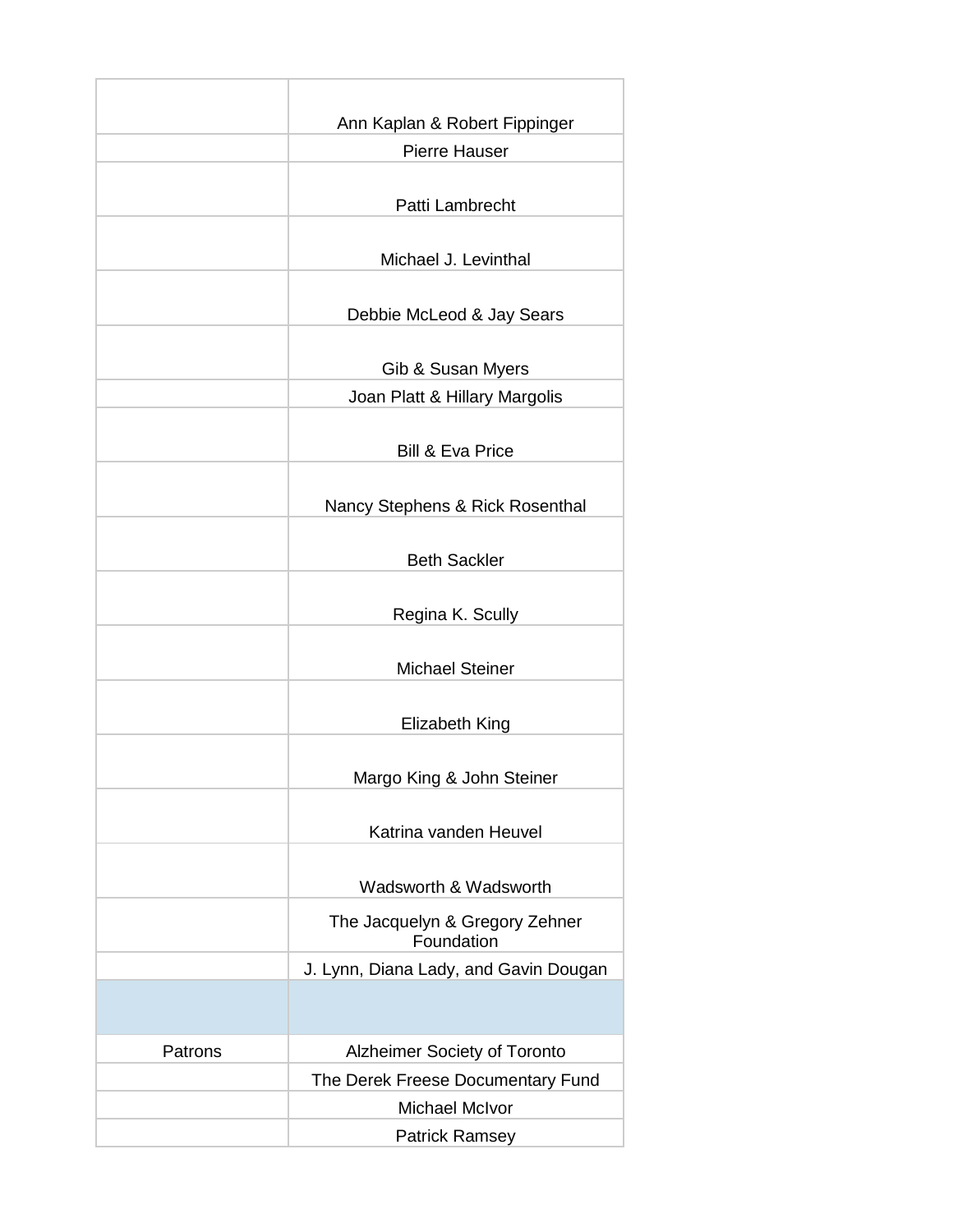|                | <b>Steve Baronoff</b>                |
|----------------|--------------------------------------|
|                | <b>Jack McDonald</b>                 |
|                | Sarah Castillio                      |
|                | <b>Richard Casavechia</b>            |
|                | Perlita Sultan                       |
|                | <b>Robert Bennett</b>                |
|                | Jon Webster                          |
|                | Doug Thompson                        |
|                | Norman Hardie                        |
|                |                                      |
| <b>Friends</b> | Marcia Keith                         |
|                | Rachael and Simon Bachleda           |
|                | Evelyn and Norman Cohan              |
|                | <b>Ram and Einat Burshtine</b>       |
|                | iV Group                             |
|                | Anna Saxon                           |
|                | Daybreak Inc.                        |
|                | <b>Bruce Levy</b>                    |
|                | Laura K McKenna                      |
|                | George Marynuik                      |
|                | Kendra Arnold                        |
|                | Rachel Francine Tubman               |
|                | <b>Neil Stuber</b>                   |
|                | Alex Herzan                          |
|                | Kevin Feeney                         |
|                | Susan Armitage                       |
|                | <b>Barry Cooper</b>                  |
|                | <b>Maurice and Carol Elliott</b>     |
|                | Kevin Feeney                         |
|                | <b>Robert and Pinkie Franklin</b>    |
|                | <b>Elizabeth Harrison</b>            |
|                | <b>Francis and Clair Gace</b>        |
|                | <b>Bertye Gluckstein</b>             |
|                | <b>Noell Grace and Morrie Shohet</b> |
|                | Lyle Hepburn                         |
|                | George Jones                         |
|                | Judy Macdonald                       |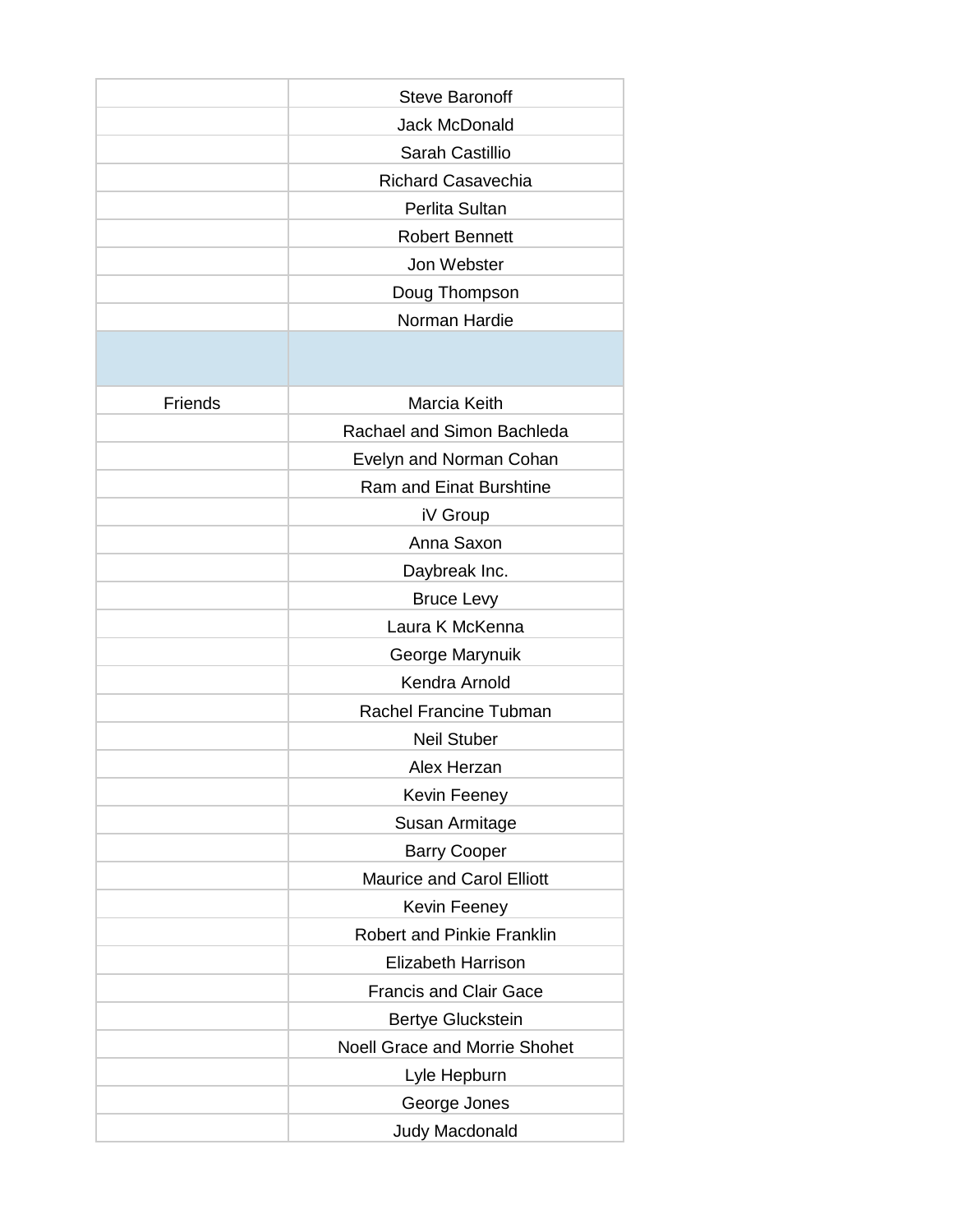| Mary and Ian McGillivary       |  |
|--------------------------------|--|
| Cecelia and Wolf Seidler       |  |
| Jen and Hugh Snyder            |  |
| Paul Shapero                   |  |
| Ken and Ann Viljoen            |  |
| Vicko and Paula Von Stedingk   |  |
| <b>Richard Ross</b>            |  |
| Bernadette and Gary O'Sullivan |  |
| Lynne Westcott                 |  |
| <b>Caroline Cormack</b>        |  |
| Alex Bernstein                 |  |
| <b>Mark Curelop</b>            |  |
| David Potts-Dupre              |  |
|                                |  |
|                                |  |
| Mary Grace Lynch               |  |
| Rachael Bachleda               |  |
| <b>Hilary Thompson</b>         |  |
| <b>Matt Pinfield</b>           |  |
| Lysa Aya Trenier               |  |
| Marilyn Volkmer                |  |
| Lauren Volkmer                 |  |
| "Baby" Volkmer                 |  |
| <b>Peter Giles</b>             |  |
| Andi Farbman                   |  |
| MusicTherapy.org               |  |
| Derek Freese                   |  |
| Amanda F. DeFazio              |  |
| David & Amy Freese             |  |
| <b>Alexander Gardner</b>       |  |
| Linda Goldstein                |  |
| <b>Bruce Payne</b>             |  |
| Melody C. Ward                 |  |
| <b>Susan Sasse</b>             |  |
| Asha Kaufman                   |  |
| <b>Rachel Weingeist</b>        |  |
| Raj Goyle                      |  |
| Sarah Mohr                     |  |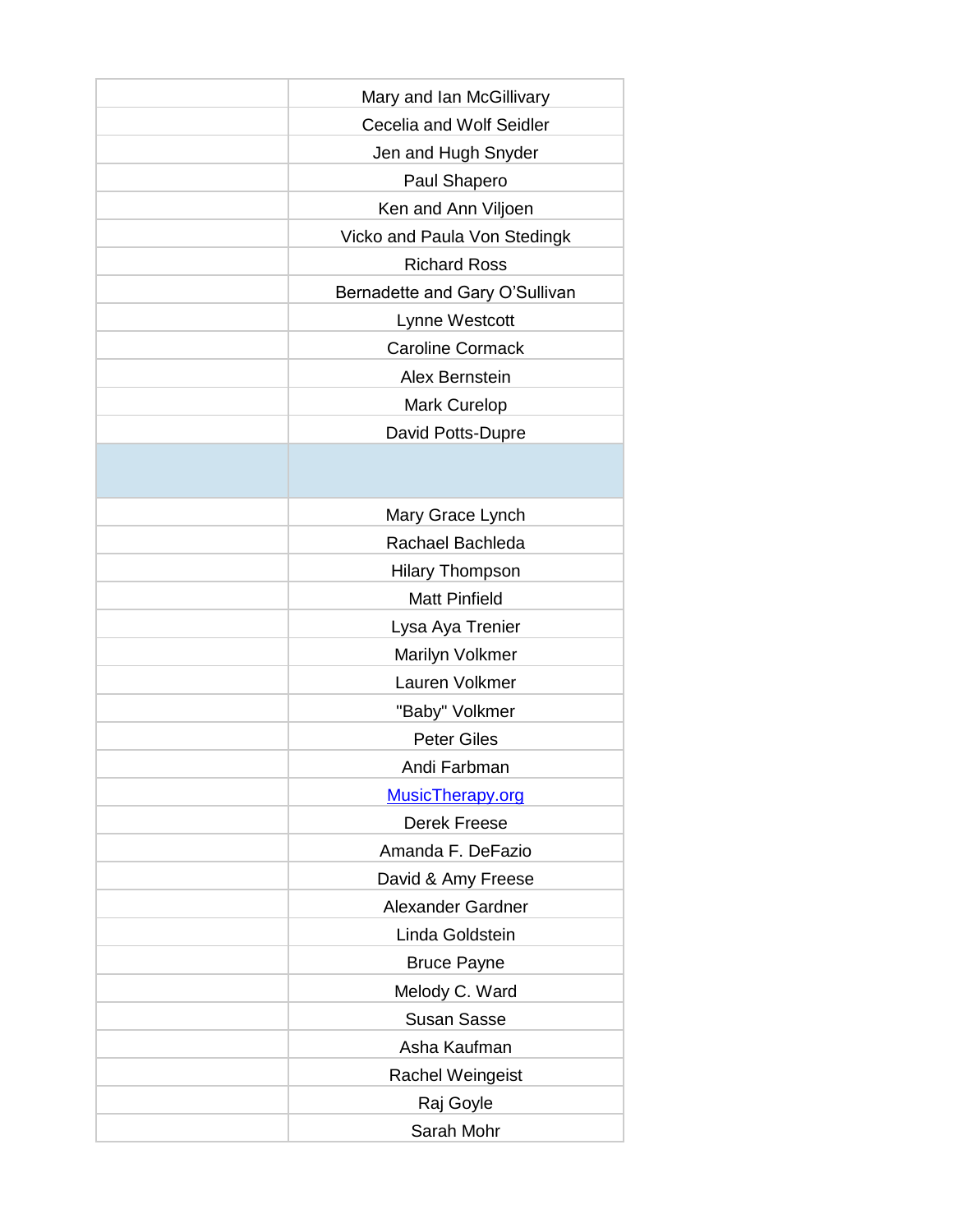|                               | <b>Holly Yocom</b>          |
|-------------------------------|-----------------------------|
|                               | Joe Schick & HHC            |
|                               | <b>Caroline Stoessinger</b> |
|                               | The Mozart Academy          |
|                               | Ruma Bose                   |
|                               | <b>Tori Velez</b>           |
|                               | Mara Bulgarelli             |
|                               | Cristina Bramante           |
|                               | Angela Sicurella            |
|                               | Andy Albee                  |
|                               | <b>Champ Bennett</b>        |
|                               | HyperHyper                  |
|                               | Ian Foster Jones            |
|                               | E. Side Community H.S.      |
|                               | Margo MacWilliams           |
|                               | George Wieser               |
|                               | Adan Arroyo                 |
|                               | Seijan Carter               |
|                               | Inno and Asha               |
|                               | Ximena                      |
|                               |                             |
|                               |                             |
| projector                     |                             |
| artemis-rising-<br>foundation |                             |
| r-foundation                  |                             |
|                               |                             |
|                               |                             |
| impact-partners               |                             |
| eyeball-alive-inside          |                             |
| the-city-drive-films          |                             |
|                               |                             |
| fledgling-fund                |                             |
| bond-360                      |                             |
| sustainable-films             |                             |
|                               |                             |
|                               |                             |
|                               | OWNERSHIP OF THIS MOTION    |